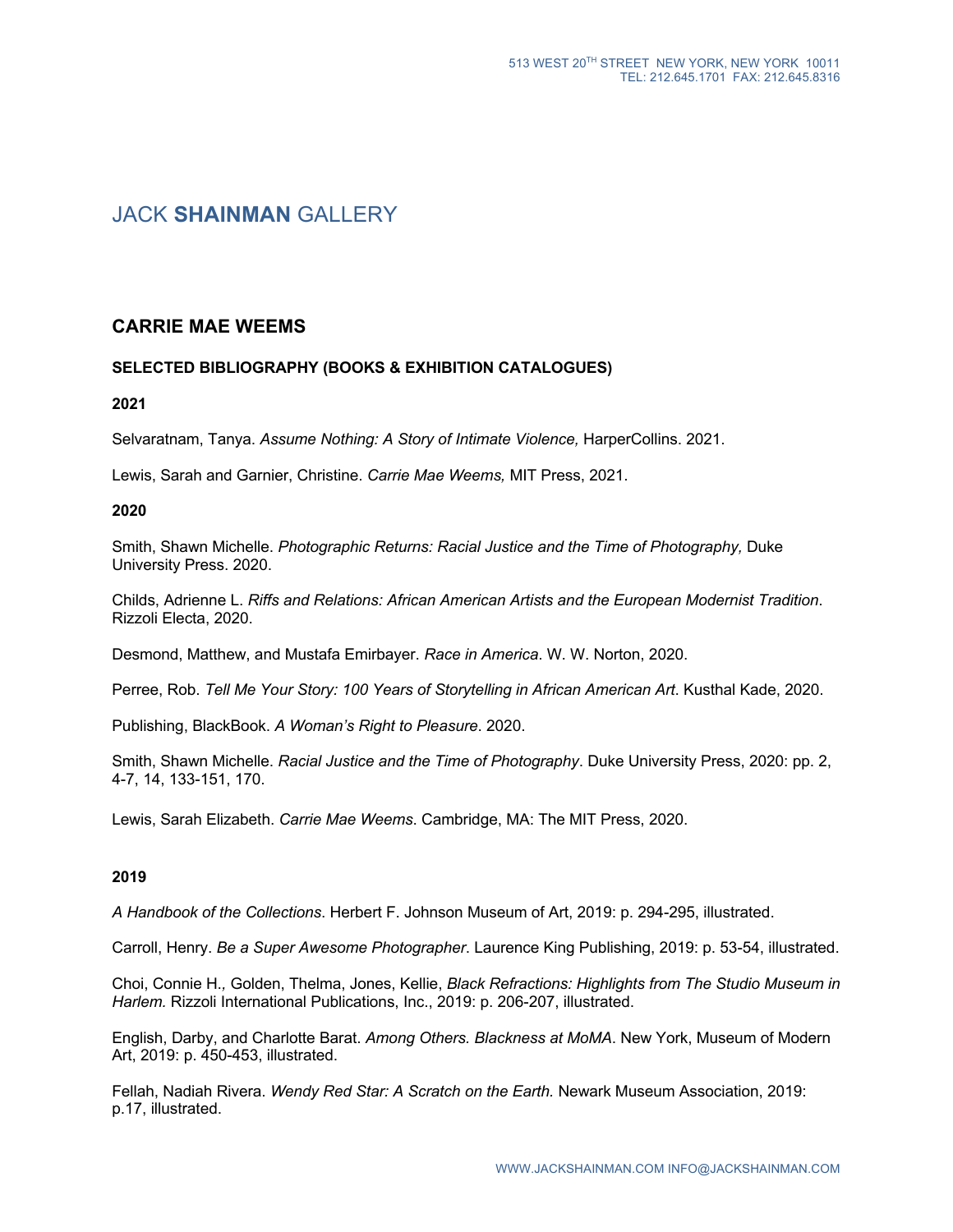*Get Up, Stand Up Now: Generations of Black Creative Pioneers.* Somerset House, 2019: p. 146-147, illustrated.

Homann, Joachim. *Art Purposes: Object Lessons for the Liberal Arts*. Prestel, 2019: p. 190-191, illustrated.

Lee, Hallman. *Modern Art Museum of Fort Worth Collection Highlights*. Modern Art Museum of Forth Worth, 2019.

*Museum Ludwig: Art 20th/21st Centuries*, Museum Ludwig, 2019: p. 609, illustrated.

Sargent, Antwaun. *The New Black Vanguard: Photography Between Art and Fashion*. Aperture, 2019.

Weems, Carrie Mae. *African American Arts: Activism, Aesthetics, and Futurity*. Rutgers University Press, 2019.

Weems, Carrie Mae. *Carrie Mae Weems: The Usual Suspects*. LSU Press, 2019.

## **2018**

DeWitte, Debra J., et al. *Gateways to Art: Understanding the Visual Arts*. 3rd ed., Thames & Hudson, 2018: pp. 56, 329, 551, 687 (illustrated).

Finley, Cheryl. *Committed to Memory: The Art of the Slave Ship Icon*. Princeton University Press, 2018: pp. 143, 246-247, illustrated.

Friedewald, Boris. *Women Photographers: from Julia Margaret Cameron to Cindy Sherman*. 2nd ed., Prestel, 2018: pp. 218-221, illustrated.

Murrel, Denise. *Posing Modernity: The Black Model from Manet and Matisse to Today.* Yale University Press, 2018: p. 164, illustrated.

Stamey, Emily, and Kelly Link. *Dread & Delight: Fairy Tales in an Anxious World* (exhibition catalogue). 2018. Weatherspoon Art Museum, UNC Greensboro, August 25 – December 9, 2018: p. 62, illustrated.

## **2017**

Stirratt, Betsy. *Framing Beauty: Intimate Visions* (exhibition catalogue), Curated by Deborah Willis, with essay by Rujeko Hockley. Grunwald Gallery of Art, Bloomington, Indiana, August 26– October 6, 2016: pp. 60-61, illustrated.

## **2016**

Sayre, Henry M. *A World of Art*. 2016: pp. 519, 627, illustrated.

Dawsey, Jill, David Antin, Pamela M. Lee, Judith F. Rodenbeck, and Benjamin J. Young. *The Uses of Photography: Art, Politics, and the Reinvention of a Medium*. 2016: pp. 12, 148-152, 204.

*Rhona Hoffman 40 Years*. September 2016: pp. 240-241, 272-273, illustrated.

Shelton, Ann. *Ann Shelton: Dark Matter*. [S.l.]: Auckland University Press, 2016: p. 87, illustrated.

Eckmann, Sabine, and Bradley Bailey. *Spotlights: Collected by the Mildred Lane Kemper Art Museum*. (exhibition catalogue) 2016: pp. 258-261, illustrated.

Shelton, Ann. *Ann Shelton: Dark Matter*. [S.l.]: Auckland University Press, 2016: p. 87, illustrated.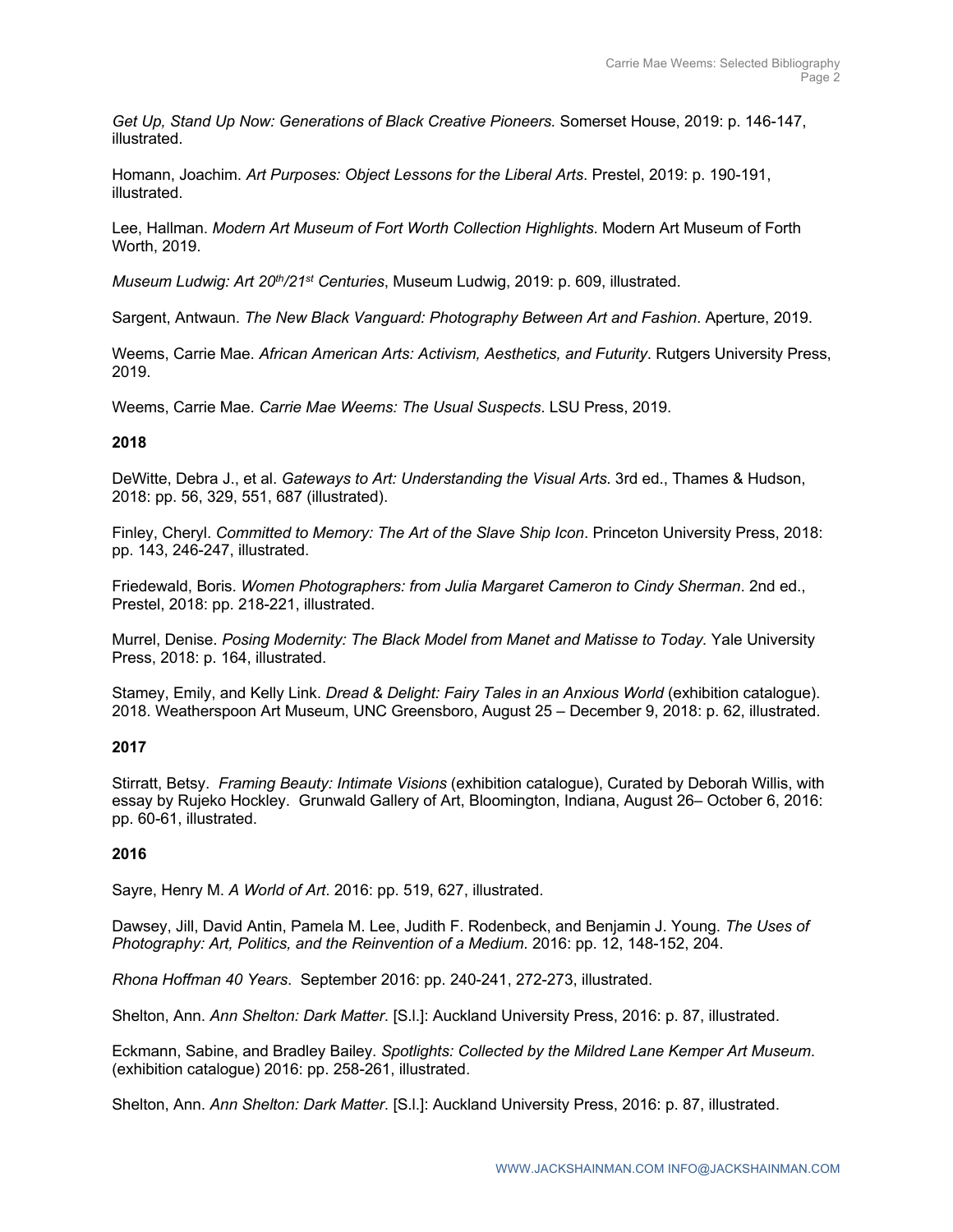Letinsky, Laura and Moss, Jessica. *There was a Whole Collection Made: Photography from the Lester and Betty Guttman.* Smart Museum of Art at The University of Chicago. Chicago, IL. 2016. pp. 102-103, 218-219.

Tate Modern (Gallery), and Matthew Gale. *Tate Modern: The Handbook*. 2016: p. 319, illustrated.

Lash, Miranda Isabel, Trevor Schoonmaker, and Diego Camposeco. *Southern Accent: Seeking the American South in Contemporary Art*. (exhibition catalogue), Nasher Museum of Art at Duke University, Durham, North Carolina, 2016: pp. 105, 110-111, illustrated.

Weems, Carrie Mae, Sarah Elizabeth Lewis, Adrienne Edwards, and Takaaki Matsumoto. *Carrie Mae Weems: Kitchen Table Series*. 2016.

Cornell, Lauren and Eccles, Tom, *Invisible Adversaries,* Hessel Museum of Art, Center for Curatorial Studies, Bard College, Annadale-on-Hudson, 2016, pp. 20, 21,152, illustrated

Olson, Marisa. *Collect Call.* Samek Art Museum, Bucknell University. Lewisburg, Pennsylvania. March 22 – June 5, 2016. pp. 46-47.

Farrington, Lisa. *African-American Art: A Visual Cultural History*. New York. 2016: pp. 329-331, illustrated.

Mercer, Kobena. *Travel & See: Black Diaspora Art Practices Since the 1980s*. 2016: p. 62, illustrated.

#### **2015**

Thomas, Mickalene. *Muse: Mickalene Thomas Photographs.* New York: Aperture, 2015: p. 101, Print.

Sims, Lowery Stokes. *Common Wealth: Art by African Americans in the Museum of Fine Arts*, Boston. 2015: p. 99, illustrated.

Goodman, Abigail Ross, Barbara Lawrence Alfond, and Ena Heller. *Art for Rollins: The Alfond Collection of Contemporary Art. Volume II.* Winter Park, Fla: Cornell Fine Arts Museum, 2015: pp. 108-109, illustrated.

National Gallery of Art (U.S.), and Sarah Greenough. *The Memory of Time: Contemporary Photographs from the National Gallery of Art*. (exhibition catalogue), 2015: pp. 20-23, 80-83, illustrated.

Celant, Germano, Chiara Spangaro, and Silvia Barisione. *Arts & Foods: Rituals Since 1851*. 2015: p. 793, illustrated.

Marien, Mary Warner. *Photography Visionaries*. 2015: pp. 284-287, illustrated.

Gigotti, Lorenzo Micheli. *Nero su Bianco* (exhibition catalogue). Rome: The American Academy, 2015: pp. 8, 46-47, illustrated.

National Gallery of Art (U.S.), Sarah Greenough, and Sarah Kennel. *The Altering Eye: Photographs from the National Gallery of Art*. 2015: p. 324, illustrated.

Museum of Modern Art (New York, N.Y.), Quentin Bajac, Lucy Gallun, Roxana Marcoci, and Sarah Hermanson Meister. *Photography at MoMA*. 2015: pp. 286-287, illustrated.

Bate, David. *Art Photography*. London: Tate Pub, 2015: p. 140, illustrated.

Roselione-Valadez, Juan, Tami-Katz Freiman, and Anna Stothart. *No Man's Land: Women Artists from the Rubell Family Collection*. 2015: illustrated.

*Nasher 10*. Nasher Museum of Art at Duke University. 2015: pp. 97, 148, illustrated.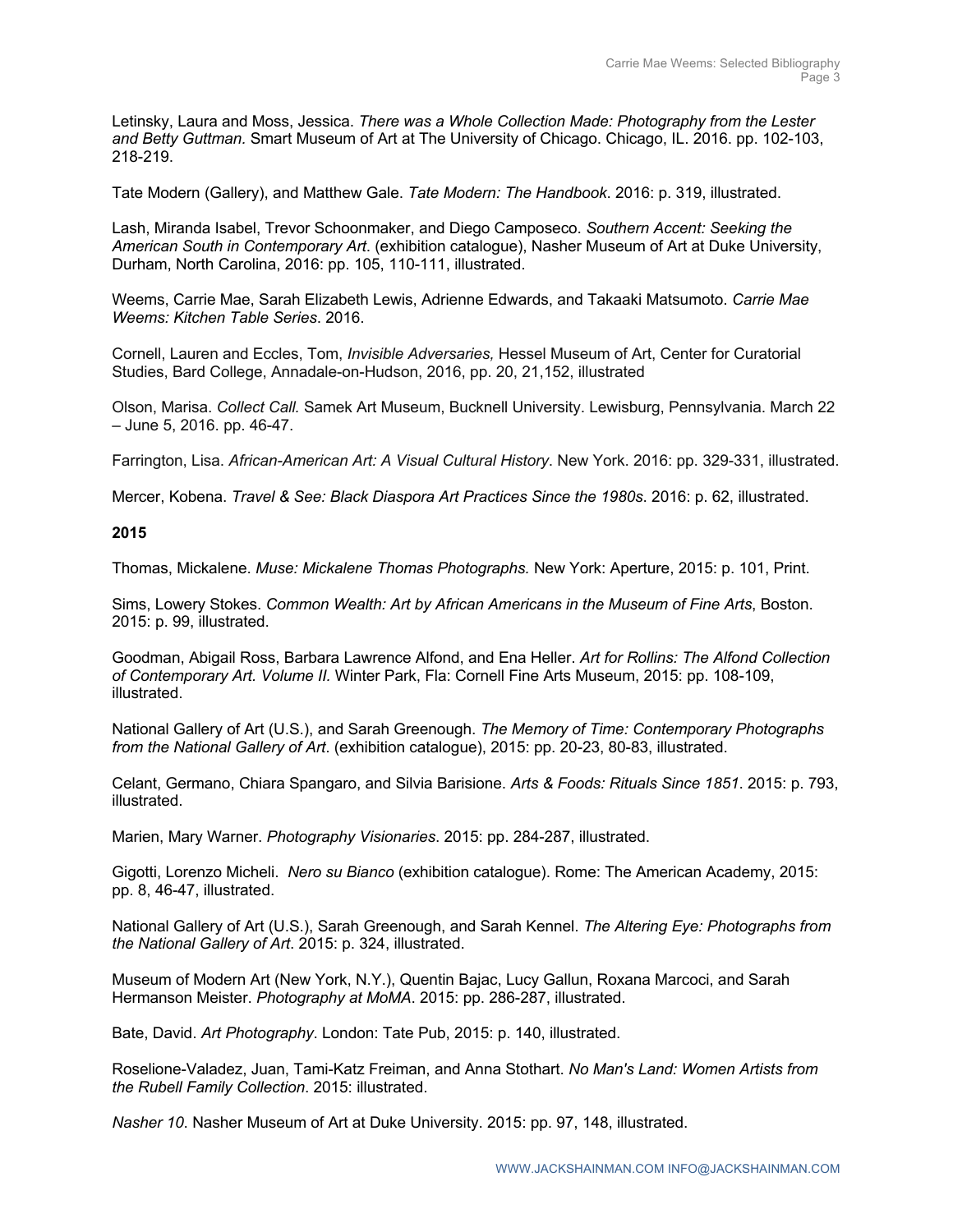## **2014**

Bindman, David and Henry Louis Gates, Jr., eds. *The Image of the Black in Western Art: The Twentieth Century*. Cambridge, Massachusetts: The Belknap Press of Harvard University Press in collaboration with the W. E. B. Du Bois Institute for African and African American Research and The Menil Collection, 2014: p. 228, illustrated.

Casey, Janet Galligani, Mehmet Odekon, Rachel Seligman, and John S. Weber. *Classless Society* (exhibition catalogue). Saratoga Springs, NY : The Frances Young Tang Teaching Museum and Art Gallery at Skidmore College, 2014: pp. 122-123, illustrated.

Rubell Family Collection, and Juan Roselione-Valadez. *Rubell Family Collection: Highlights & Artists' Writings*. 2014: pp. 550-551, illustrated.

Shaw, Gwendolyn DuBois. *Represent 200 Years of African American Art in the Philadelphia Museum of Art*. 2014: pp. 3, 195, illustrated.

*When the Stars Begin to Fall: Imagination and the American South* (exhibition catalogue). New York: The Studio Museum in Harlem, 2014: pp. 100–101, illustrated.

## **2013**

Ault, Julie. *Tell It to My Heart : Collected by Julie Ault*. Ostfildern: Hatje Cantz, 2013.

The Walther Collection. *African Photography from The Walther Collection*. Göttingen, Niedersachs: Steidl Göttingen, 2013: p. 213, illustrated.

## **2012**

David C. Driskell Center. *African American Art Since 1950: Perspectives from the David C. Driskell Center*. College Park, MD: David C. Driskell Center, 2012: 97, illustrated. Delmez, Kathryn E, ed., with essays by Kathryn E. Delmez, Henry Louis Gates Jr., Franklin Sirmans, Robert Storr, and Deborah Willis. *Carrie Mae Weems: Three Decades of Photography and Video*. New Haven, Conn: Yale University Press, 2012.

Molesworth, Helen. *This Will Have Been: Art, Love & Politics in the 1980s*. Chicago: Museum of Contemporary Art Chicago and New Haven: Yale University, 2012: pp. 233–236, illustrated.

## **2011**

Anthes, Bill, and Rebekah Modrak. *reframing photography*. London and New York: Routledge, 2011.

*Conversations: Photography from the Bank of America Collection* (exhibition catalogue). Dublin: Irish Museum of Modern Art, 2011.

*The Deconstructive Impulse*. New York: Prestel. 2011.

Pearson, Lisa, ed. *It Is Almost That: A Collection of Image + Text Work by Women Artists & Writers*. Los Angeles: Siglio, 2011: pp. 120–135, illustrated.

*Posing Beauty: African American Images From the 1980s to the Present* (exhibition catalogue). New York: W.W. Norton & Company, Inc., 2011.

**2010**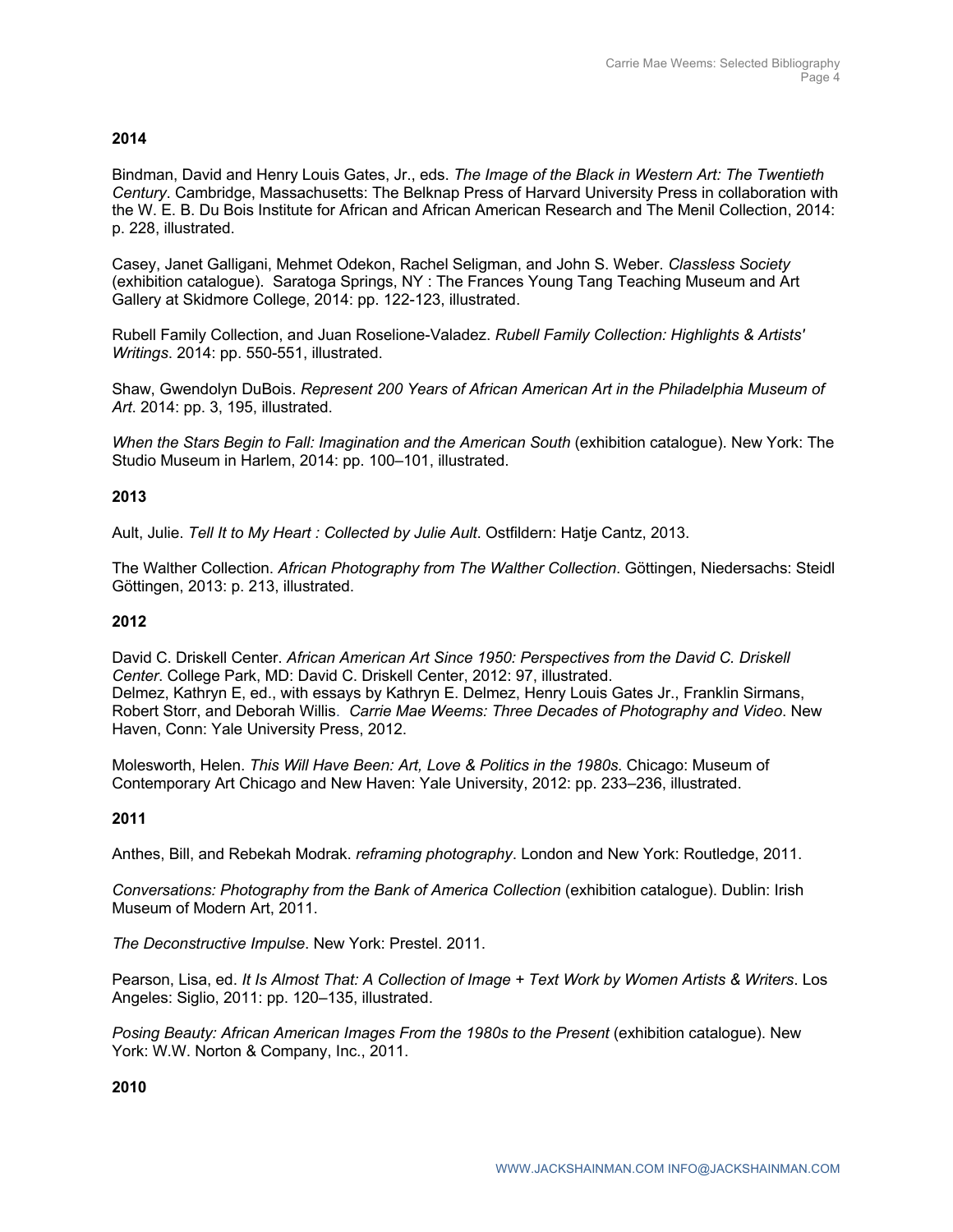*Carrie Mae Weems: Social Studies* (exhibition catalogue)*.* Texts by Elvira Dyangani Ose, Annie E. Coombes, and Greg Tate. Seville: Centro Andaluz de Arte Contemporáneo (CAAC), 2010.

Coombes, Annie E., Dyangani, Elvira, Tate, Greg. *Carrie Mae Weems: Social Studies* (exhibition catalogue)*.* Seville: Centro Andaluz de Arte Contemporáneo (CAAC). 2010.

*Embodied: Black Identities in American Art from the Yale University Art Gallery (exhibition catalogue).* New Haven: Yale University Press, 2010.

*The Record: Contemporary Art and Vinyl* (exhibition catalogue). Durham: Duke University Press, 2010.

Simmons, Xaviera. "Carrie Mae Weems: Untitled (Black Love)." In *Re:Collections; Selected Works from the Studio Museum in Harlem*, edited by Thelma Golden. New York: Studio Museum in Harlem, 2010.

## **2009**

*Across the Divide: Reconsidering the Other* (exhibition catalogue). Springfield: Illinois State Museum Society, 2009.

Dantzic, Cynthia Maris. *The New York Photographers*. Hong Kong: Schiffer, 2009. *Encyclopedia of African America Artists (Artists of the American Mosaic)*. Westport: Greenwood Press, 2009.

Gefter, Philip. *Photography After Frank*. New York: Aperture Foundation, 2009.

Willis, Deborah. *Posing Beauty: African American Images from the 1980s to the Present*. New York: W.W. Norton & Company, Inc., 2009.

Brielmaier, Isolde and Deborah Willis. *Signs Taken for Wonders*. (exhibition catalogue). Jack Shainman Gallery, May 28 – July 3, 2009: pp. 30-33, illustrated.

## **2008**

*Black Womanhood: Images, Icons, and Ideologies of the African Body* (exhibition catalogue), edited by Barbara Thompson. Hanover: Hood Museum of Art, Dartmouth College, 2008.

Farrell, Laurie Ann, and Carrie Mae Weems. *Constructing History: A Requiem to Mark the Moment*. Savannah, GA: Savannah College of Art & Design, 2008.

Temkin, Ann. *Color Chart: Reinventing Color. 1950 to Today* (exhibition catalogue). New York: The Museum of Modern Art, 2008.

## **2007**

Kaplan, Cheryl. "All About Eve: A profile of Carrie Mae Weems" (catalogue). Rochester: University of Rochester, 2007.

## **2006**

Brewinska, Maria. *Black Alphabet – Contexts of Contemporary African American Art*. Zacheta Narodowa Galeria Sztuki. Warsaw, Poland, 2006.

## **2004**

Cahan, Susan and Pamela R. Metzger and Erik H. N. *Carrie Mae Weems: The Louisiana Project*  (exhibition catalogue). New Orleans: Newcomb Art Gallery, 2004.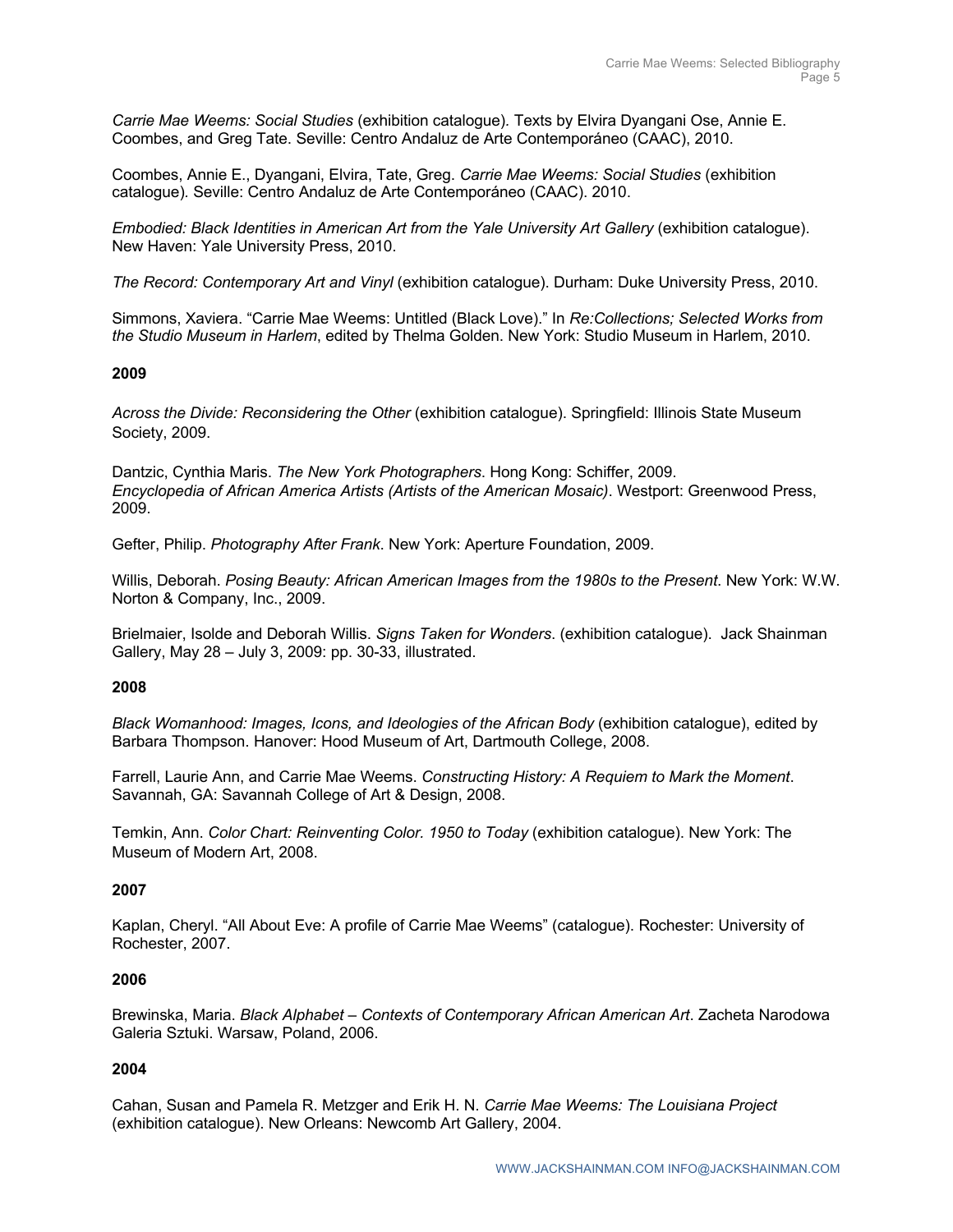## **2003**

Refco Group, Adam Brooks, Judith Russi Kirshner, and Lynne Cooke. *Subjective Realities: Works from the Refco Collection of Contemporary Photography. New York*: Refco Group, 2003: pp. 240-241, illustrated.

Bey, Dawoud, Lonnie Graham, Carrie Mae Weems, and Deborah Willis. *Contact Sheet: Embracing Eatonville* (exhibition catalogue). Syracuse: Light Work, 2003.

Brooks, Adams. *Subjective Realities: Works from the Refco Collection of Contemporary Photography*. New York and Chicago: Refco Group, Ltd, 2003: pp. 238–241.

Company, David, ed. *Art and Photography*. London: Phaidon, 2003: pp. 21–22, 202.

Fairbrother, Trevor. *Family Ties*. Salem: Peabody Essex Museum and Marquand Books, 2003: pp. 85– 87.

Garner, Gretchen. *Disappearing Witness, Change in 20th Century American Photography*. Baltimore: Johns Hopkins University Press, 2003: p. 226.

Orvell, Miles. *Oxford History of Art: American Photography*. Oxford: Oxford University Press, 2003: p. 146.

Yuablonsky, Linda. *Curve the Female Nude Now*, Universe Publishing, 2003: pp. 198–199.

## **2002**

Doss, Erika. *Oxford History of Art: Twentieth-Century American Art*. Oxford: Oxford University Press, 2002: 218.

Marien, Mary Warner. *Photography, A Cultural History*. London: Laurence King Publishing, 2002: p. 466.

Mayer, Ruth. *Artificial Africas, Colonial Images in the Times of Globalization*. Hanover and London: University Press of England, 2002: pp. 240–245.

*Visions from America: Photographs from the Whitney Museum of American Art 1940–2001*. Munich: Prestel Verlag Publishers, 2002: p. 150.

## **2001**

*Exploring Identity 4x4* (exhibition catalogue). Lynchburg: Maier Museum of Art, 2001. Published in conjunction with the exhibition "Exploring Identity 4x4" shown at the Maier Museum of Art, Lynchburg, VA.

Hand Print Workshop Intl, *The View From Here: Issues of Cultural Identity and Perspective in Contemporary Russian and American Art*. State Tretyakov Gallery, Moscow.

*Modern Contemporary Art at MOMA Since 1980* (exhibition catalogue). New York: Museum of Modern Art, 2001: p. 399.

Oostindie, Gert. *Facing Up to the Past*. Jamaica: Ian Randle Publishing, Prince Claus Fund Library, 2001: XXX.

Tannenbaum, Kahan and Grove. *Akron Art Museum: Art Since 1850, An Introduction to the Collection*. Seattle: University of Washington Press, 2001: p. 241.

**2000**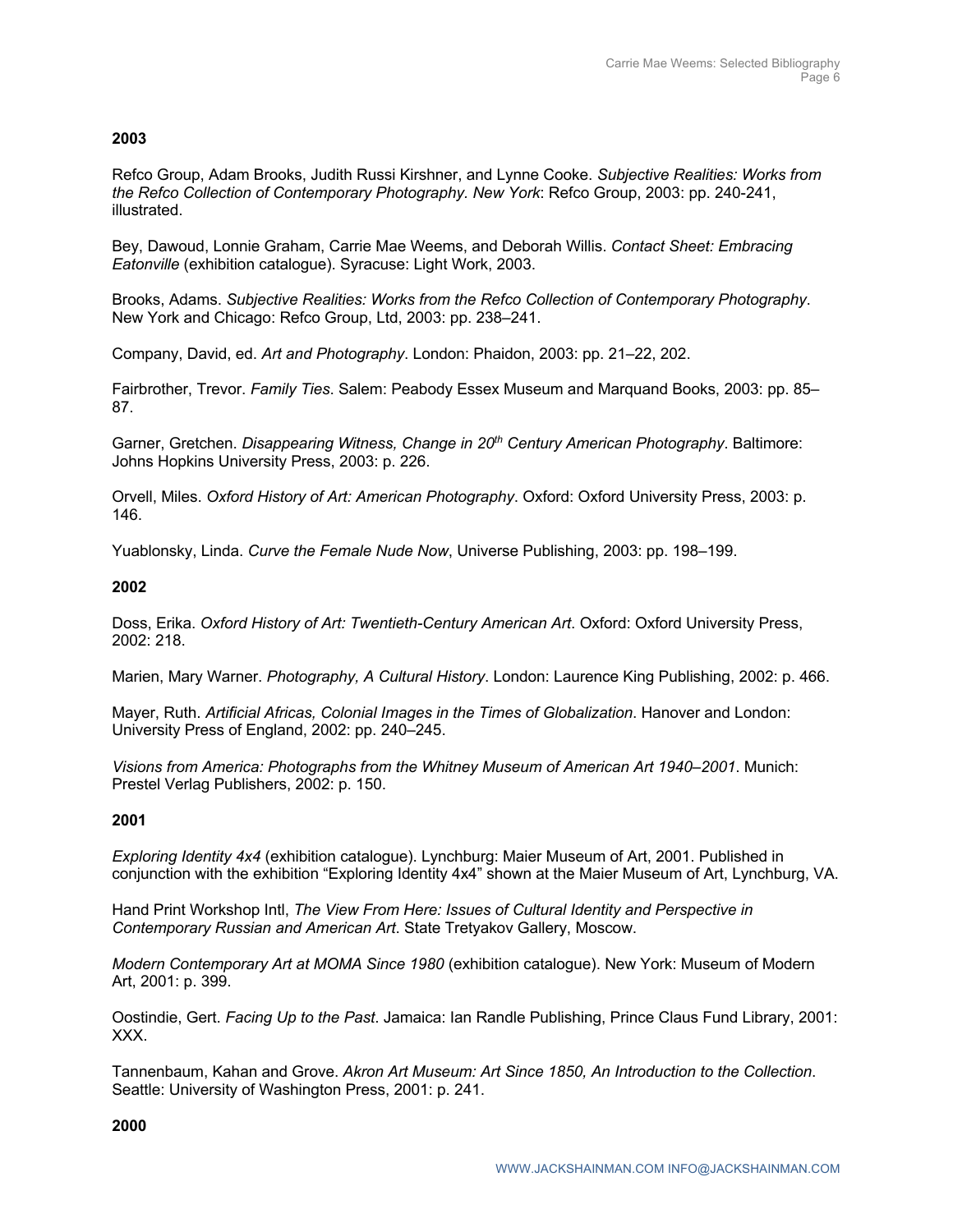A*rt-Worlds in Dialogue* (exhibition catalogue). Cologne: Museum Ludwig, 2000.

Berrett, Terry. *Criticizing Photographs*. California: Mayfield Publishing Company, 2001: p. 79.

Cornell, Daniel & Finley, Cheryl. *Imaging African Art*. New Haven: Yale University Art Gallery, 2000: pp. 9, 26, 27.

"Inverted Odysseys: Claude Cahun, Maya Deren, Cindy Sherman" (exhibition catalogue). Edited by Shelley Rice. Cambridge: MIT Press, 2000.

Patterson, Vivian. *Carrie Mae Weems: The Hampton Project* (exhibition catalogue). New York: Aperture Foundation, Inc., 2000. Published in conjunction with the exhibition "Carrie Mae Weems: The Hampton Project" shown at the Williams College Museum of Art, Williamstown, Massachusetts.

Scheps, Marc. *Kunst-Welten im Dialog*. Cologne: Museum Ludwig, 2000: pp. 492–495.

Sills, Leslie. *In Real Life: Six Women Photographers*. New York: Holiday House Press, 2000: pp. 40–50.

## **1999**

*Art-Worlds in Dialogue* (exhibition catalogue)*.* Cologne: Museum Ludwig, 1999.

Bal, Mieke. *Quoting Caravaggio: Contemporary Art, Preposterous History*. Chicago: The University of Chicago Press, 1999.

Davis, Keith F. *An American Century of Photography: The Hallmark Photographic Collection*. New York: Hallmark Cards and Harry N Abrams, Inc., 1999: p. 491.

*Inverted Odysseys: Claure Cahun, Maya Deren, Cindy Sherman* (exhibition catalogue). Edited by Shelley Rice. Cambridge: MIT Press, 1999.

*Know Your Art: Avon Products, Inc. Corporate Art Collection* (exhibition catalogue). Avon Products, Inc. An exhibition catalogue.

"Looking Forward, Looking Black" (exhibition catalogue). Geneva, New York: Hobart and William Smith Colleges Press, 1999.

McInnes, Mary Drach. *Telling Histories: Installations by Ellen Rothenberg and Carrie Mae Weems*  (exhibition catalogue). Boston: Boston University Art Gallery, 1999.

*Other Narratives* (exhibition catalogue). Houston: Contemporary Art Museum, 1999: pp. 50, 51.

Piché, Jr., Thomas and Thelma Golden. *Carrie Mae Weems: Recent Work*. Syracuse: George Brazillier Publishers, 1999.

*Re/Righting History* (exhibition catalogue). Katonah: Katonah Museum of Art, 1999: pp. 9, 23.

*Telling Histories: Installations by Ellen Rothenberg and Carrie Mae Weems (exhibition catalogue). Edited* by Mary Drach McInnes, 1999. Boston: Boston University Art Gallery. Published in conjunction with the exhibition "Telling Histories: Installations by Ellen Rothenberg and Carrie Mae Weems" shown at the Boston University Art Gallery.

## **1998**

*Act/Language: Power & Display* (exhibition catalogue). Tallahassee: Florida Agricultural and Mechanical University, 1998: p. 5.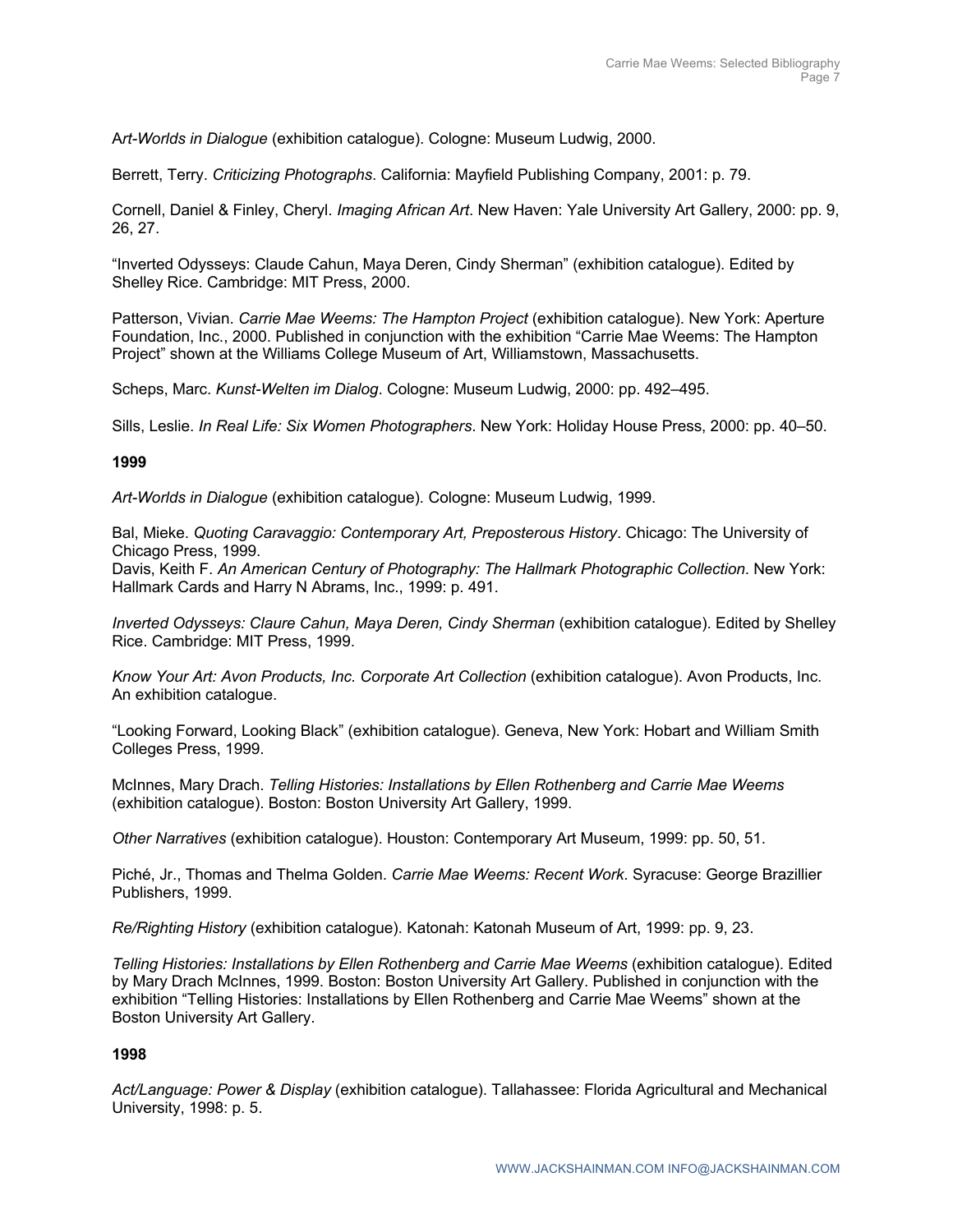*Carrie Mae Weems Ritual and Revolution* (exhibition catalogue). Berlin: Philip Morris Kunstforderung and Kunstlerhaus Bethanien, 1998.

Claustrophobia (exhibition catalogue). Birmingham, England: Ikon Gallery, 1998: pp. 88–93.

Collins, Lisa Gail, Ph.D. "'Revolutions in Visions': African-American Women, Aesthetics, and Visual Politics." PhD diss., University of Minnesota, 1998, http://proquest.umi.com.

*Photography's multiple roles: art, document, market, science* (exhibition catalogue). Chicago: The Museum of Contemporary Photography, Columbia College, 1998.

Perre, Rob. *Postcards from Black America*. Amsterdam: Con Rumere Uitgevers, 1998: pp. 102, 150, 151.

*Roots and Reeds: The Amazing Grace of the Gullah People* (exhibition catalogue). New York: Bertha and Karl Leubsdorf Art Gallery, Hunter CUNY, 1998.

*Skuggan av Ljuset* (exhibition catalogue). Stockholm: Moderna Museet, 1998.

## **1997**

*Defining Eye, Women Photographers of the 20th Century* (exhibition catalogue). St. Louis: St. Louis Art Museum, 1997: p. 115.

*Dislocations* (exhibition catalogue). Finland: Rovaniemi Art Museum and Harper Collins Publishers, 1997.

*Feminine Image* (exhibition catalogue). Roslyn Harbor, New York: Nassau County Museum of Art, 1997: p. 83.

Heller, Nancy G. *Women Artists, An Illustrated History*. New York: Abbeyville Press, 1997: pp. 239–242.

*Original Visions, Shifting the Paradigm, Women's Art 1970–1996* (exhibition catalogue). Boston: McMullen Museum of Art, Boston College Office of Publications, 1997.

Powell, Richard J. *Black Art and Culture in the 20th Century*. London: Thames & Hudson, 1997.

Robert Colescott. Recent Paintings (exhibition catalogue). Venice: US Pavilion 47th Biennale, Venice, Italy, 1997: 8, 9, Contact Sheet '97, p. 60.

Weibel, Peter. *Inclusion Exclusion* (exhibition catalogue). Austria: DuMont Buchverlag, 1997.

## **1996**

Berger, Wallis and Watson. *Construction Masculinity*, New York: Routledge Press, 1996: p. 289.

*Beyond the Borders* (exhibition catalogue). Korea: Kwangju Bienale, 1996: pp. 424, 425.

Burning Issues: Contemporary African-American Art (exhibition catalogue). Fort Lauderdale: Museum of Art, 1996: p. 17.

*Carrie Mae Weems* (exhibition catalogue). Philadelphia: Fabric Workshop/Museum in conjunction with the 10th Dakar Biennale, 1996.

*Civil Rights Now* (exhibition catalogue). Winston-Salem, North Carolina: South Eastern Center for Contemporary Art, 1996: 12.

Cottman, Michael H. and Willis, Deborah. *The Family of Black America*. New York: Crown Trade Paperbacks, 1996: pp. 98–103.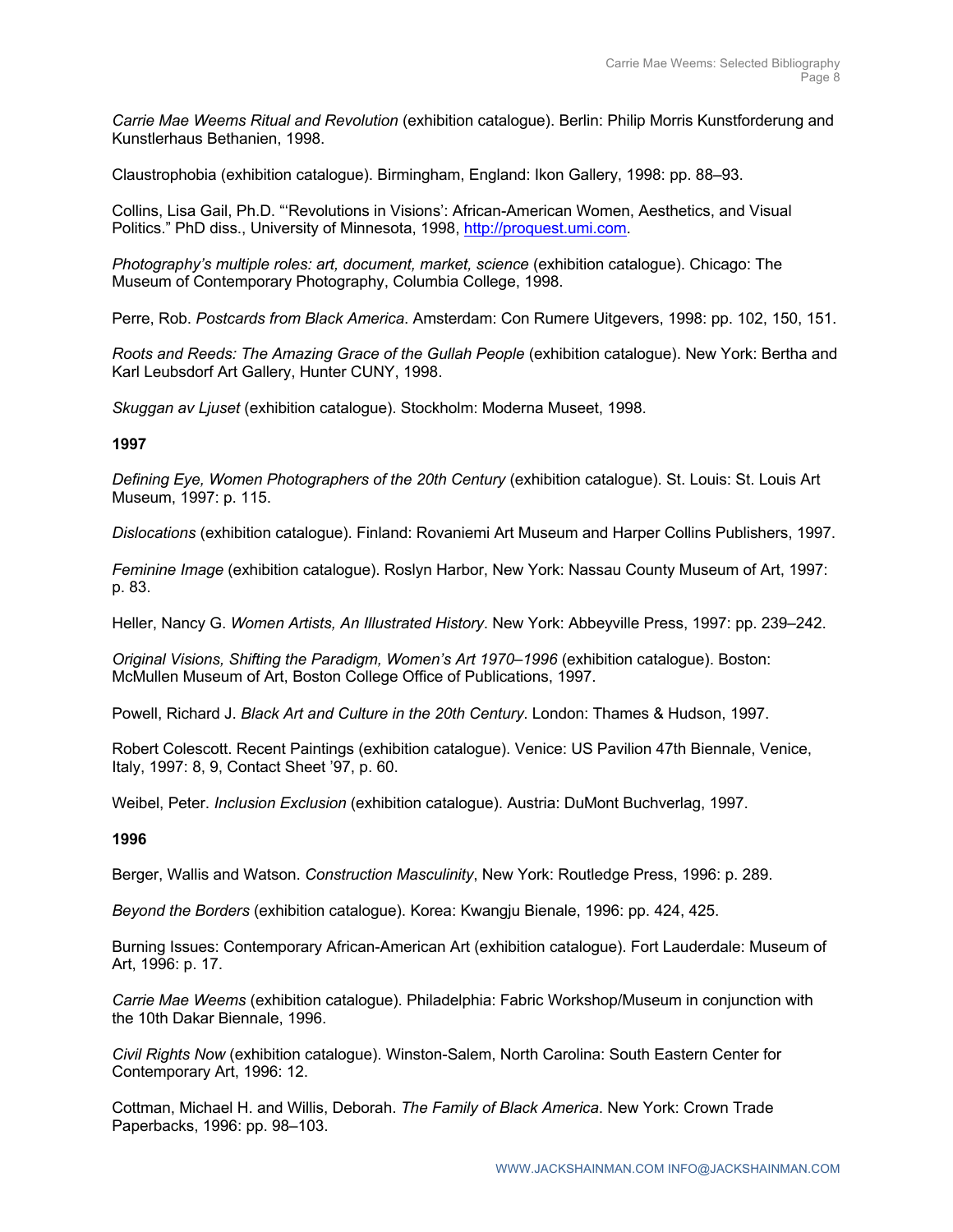Dugan, Ellen. *Picturing the South, 1860 to the Present*. San Francisco: Chronicle Books, 1996: 189.

*Equal Rights and Justice* (exhibition catalogue). Washington, D.C.: Center for African American History and Culture, Smithsonian Institute, 1996: p. 13.

"Gender Beyond Memory-the Works of Contemporary Women Artists," Tokyo. An exhibition catalogue.

Jones, Amelia. *Sexual Politics*. Berkeley: University of California Press, 1996: p. 28.

*Laughter Tens Years After* (exhibition catalogue). Geneva, New York: Hobart and William Smith Colleges Press, 1996: pp. 60–61.

Neumaier, Diane. "Reframings: New American Feminist Photographies." Philadelphia: Temple University Press, 1996.

*Points of Entry-Trading Cultures* (exhibition catalogue). Friends of Photography, 1996: pp. 68–73.

Robinson, Jontyle Theresa. *Bearing Witness: Contemporary Works by African American Women Artists*. Rizzoli International Publ. Inc., 1996: pp. 156–157.

Rubin, David S. *It's Only Rock and Roll*. New York: Prestel, 1996: plate 131.

#### **1995**

Art About Life: Contemporary American Culture (exhibition brochure). Texts by Karina Skvirsky & Jennifer Pearson. Bloomington: Fine Arts Gallery, Indiana University, 1995.

Baker, Houston, Hooks, Bell. *In These Islands: South Carolina, Georgia* (exhibition catalogue). Birmingham: University of Alabama, 1995.

Hooks, Bell. *Art on My Mind*. New York: The New Press, 1995.

*In These Islands: South Carolina, Georgia* (exhibition catalogue). Text by Houston Baker and Bell Hooks. Birmingham: University of Alabama, 1995.

Pearson, Jennifer, Skvirsky, Karina. Art About Life: Contemporary American Culture (exhibition brochure). Bloomington: Fine Arts Gallery, Indiana University, 1995.

Wallis, Brian, ed., *Blasted Allegories: An Anthology of Writings by Contemporary Artists*. (Cambridge: MIT Press, 19).

Weems, Carrie Mae. *In These Islands, South Carolina and Georgia*. Tuscaloosa: University of Alabama Sarah, Moody Gallery of Art, 1995.

## **1994**

*After Art-Rethinking 150 Years of Photography* (exhibition catalogue). Seattle: Henry Art Gallery, 1994: p. 25.

*Black Male, Representations of Masculinity in Contemporary American Art* (exhibition catalogue). New York: Whitney Museum of American Art and Harry N. Abrams, 1994.

*Fictions of the Self: The Portrait in Contemporary Photography (exhibition catalogue). Greensboro and* Amherst: Weatherspoon Art Gallery, University of North Carolina at Greensboro and Herter Art Gallery, University of Massachusetts at Amherst, 1994: p. 38.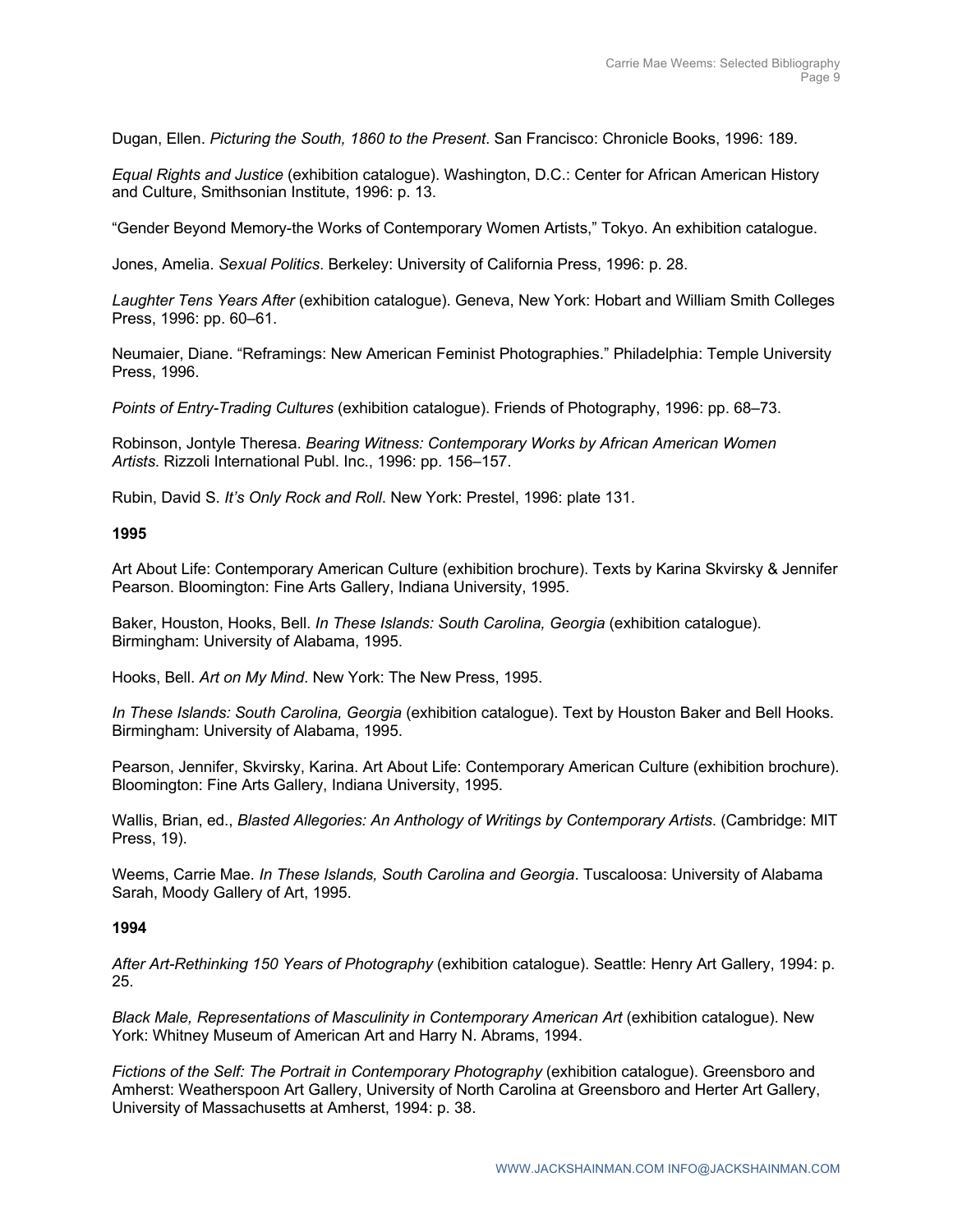*Imagining Families: Images and Voices* (exhibition catalogue). Washington, D.C.: Smithsonian National Museum of African American History and Culture, 1994: p. 59.

*Personal Narrative: Women Photographers of Color (exhibition catalogue). Winston-Salem: Southeastern* Center for Contemporary Art, 1994.

"San Francisco MOMA Auction." Exhibition Catalogue

States of Loss: Migration, Displacement, Colonialism, and Power (exhibition catalogue). Jersey City: Jersey City Museum, 1994: pp. 32–37.

*The Theater of Refusal: Black Art and Mainstream Criticism* (exhibition catalogue). Irvine: Fine Arts Gallery, University of California, Irvine, 1994.

*Who's Looking at The Family* (exhibition catalogue). London: Barbican Art Gallery, 1994: pp. 84, 85.

## **1993**

*Carrie Mae Weems* (exhibition catalogue). Edited by Brett Topping. Text by Andrea Kirsh and Susan Fisher Sterling. Washington, D.C.: The National Museum of Women in the Arts, 1993.

## **1992**

*And 22 Million Very Tired and Very Angry People* (exhibition catalogue). San Francisco: Walter/McBean Gallery, San Francisco Art Institute, 1992.

*Center Margins* (exhibition catalogue). Text by Jeri Slavin. Fredonia, New York: Michael C. Rockefeller Arts Center, SUNY Fredonia, 1992.

*Day of Hope*, *B Productions, Inc.* (November 1992): p. 31.

*First Biennial Photography Art Auction* (exhibition catalogue). Buffalo: CEPA Gallery, 1992: p. 38.

*Mistaken Identities* (exhibition catalogue). Santa Barbara: University Art Museum, 1992: pp. 25, 27.

*Parents* (exhibition catalogue). Dayton: Dayton Art Institute, Museum of Contemporary Art at Wright State University, Creative Arts Center, 1992: p. 75.

*Present Tense* (exhibition catalogue). Milwaukee: UWM Fine Arts Gallery, 1992: p. 30.

*Schwarze Kunst Konzepte zu Politik und Identitat* (exhibition catalogue). Berlin: Neue Gesellschaft fur Bildende Kunst, 1992: pp. 18–23.

Slavin, Jeri. *Center Margins* (exhibition catalogue). Fredonia, New York: Michael C. Rockefeller Arts Center. SUNY Fredonia.1992.

## **1991**

*1991 Biennial Exhibition* (exhibition catalogue). New York: Whitney Museum of Art, W.W. Norton & Co., 1991: pp. 302–305.

*A Portrait is not a Likeness* (exhibition catalogue). Tucson: Center for Creative Photography, The University of Arizona, 1991.

*The Art of Advocacy* (exhibition catalogue). Ridgefield, Connecticut: Aldrich Museum, 1991.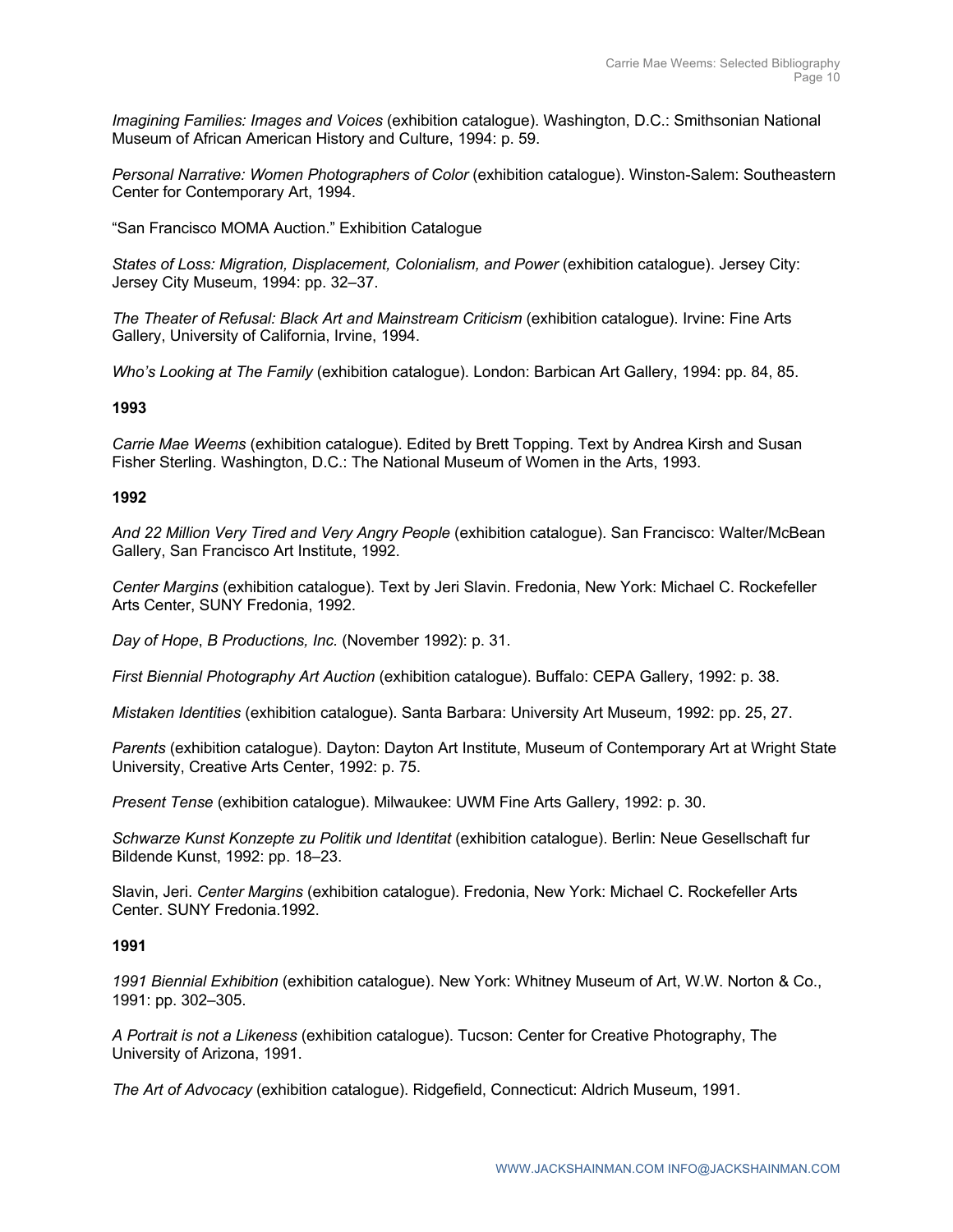*Carrie Mae Weems/Matrix 115*. Texts by Judith Wilson and Andrea Miller Keller. Hartford: Wadsworth Athenaeum, 1991.

"Family Pictures and Stories: A Photographic Installation." Reading, Pennsylvania: Freedman Gallery, Albright College, 1991.

*Reframing the Family* (exhibition catalogue). Artists Space: pp. 24, 25.

Trippi, Laura. *And 22 Million Very Tired and Very Angry People*. New York: The New Museum of Contemporary Art, 1991.

## **1990**

*Signs of the self: Changing Perceptions* (exhibition catalogue). Woodstock: Woodstock Artists Association, 1990: p. 18.

*Then What? Photographers and Folklore* (exhibition catalogue). Buffalo: CEPA Gallery, 1990.

## **1988**

*The Other* (exhibition catalogue). Houston: Houston Center for Photography, 1988.

Wallis, Brian, ed. *Blasted Allegories: An Anthology of Writings by Contemporary Artists*. New York and Cambridge: New Museum of Contemporary Art and The MIT Press, 1988.

Willis, Debra. "Black Photographers 1940–88: A Bio-Bibliography." Gardner Press, 1988.

## **SELECTED BIBLIOGRAPHY (PERIODICALS)**

## **2020**

Palumbo, Jacqui. "Why Carrie Mae Weem's 'Kitchen Table Series' Is a Landmark of Contemporary Art." *Artsy*, 19 Aug. 2020

Whittle, Andrea. "Carrie Mae Weems Says 'Enough of Trump' in Her Latest Art Project." *W Magazine*, 13 Aug. 2020

Cohn, Alison S. "Artist Carrie Mae Weems: 'COVID-19 Is Not an Equal Opportunity Virus.'" *Harper's BAZAAR*, 17 Aug. 2020

Liscia, Valentina Di. "Carrie Mae Weems Takes Over Lincoln Center to Highlight COVID-19 Impact on Communities of Color." *Hyperallergic*, 16 Oct. 2020

## **2017**

"Carrie Mae Weems, Kitchen Table Series." *National Gallery of Art Bulletin*. Issue 57, Fall 2017: p. 34-35, illustrated.

Hoffmann, Jens. "Let's Make Protest Great Again." *Mousse Magazine*. Issue 59, Summer 2017: pp. 240-247, illustrated.

Sheets, Hilarie. "How Glenn Ligon Is Using Black and Blue to Begin a Dialogue." *The New York Times*. 02 June 2017. Online, illustrated.

McGivern, Hannah. "Art Basel's film programme taps into political zeitgeist: Films about Islamic State, North Korea and the Black Lives Matter movement among highlights of curator Maxa Zoller's line-up." *The Art Newspaper*. 27 April 2017. Online.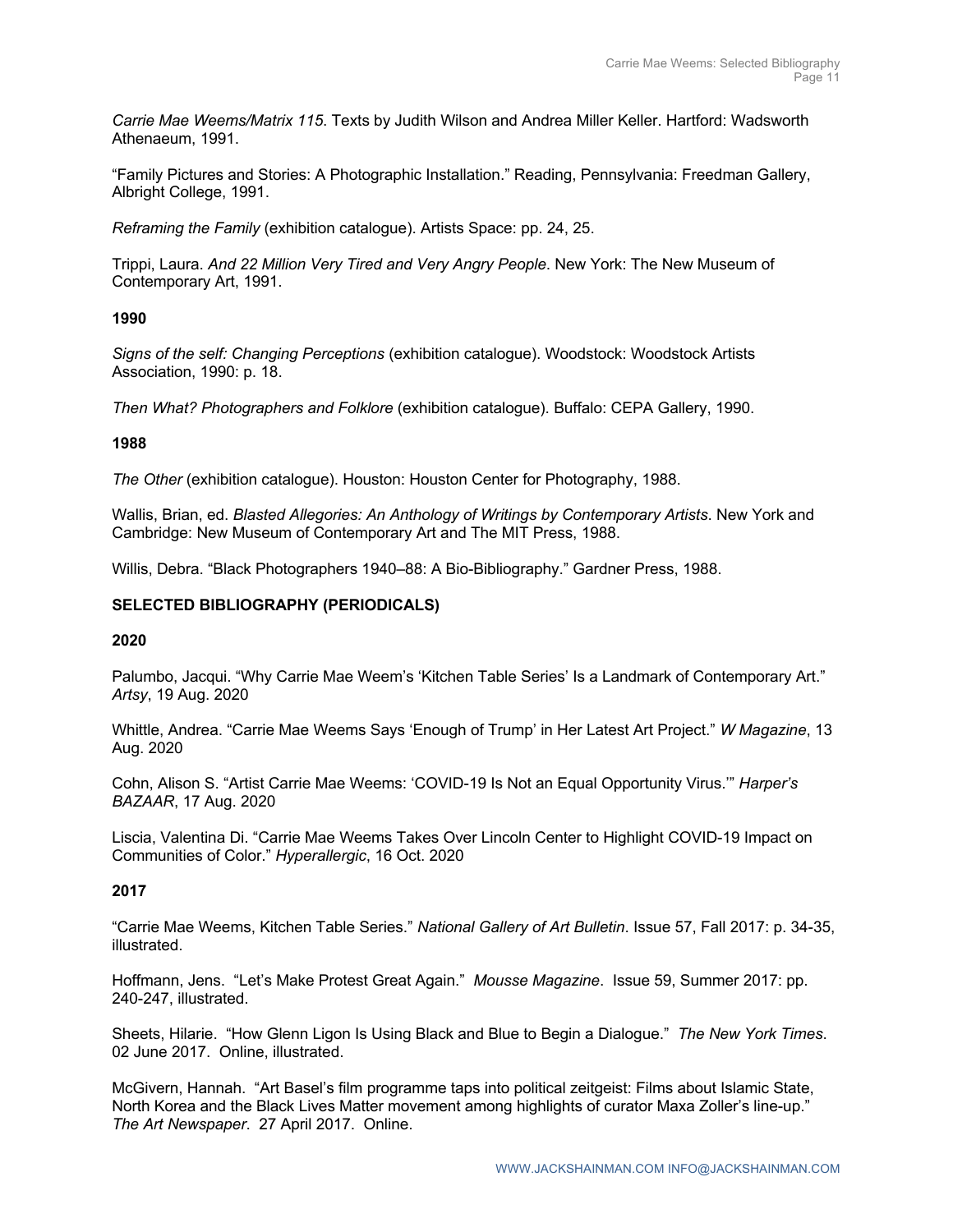Segal, Mark. "'Grace Notes' and More: Works in Process – 'A window into what the creative process is.'" *The East Hampton Star*. 27 April 2017. Online.

Budick, Ariella. "Black Radical Women at the Brooklyn Museum." *Financial Times*. 28 April 2017.

Cotter, Holland. "To be Black, Female, and Fed Up With the Mainstream." *The New York Times.* 21 April 2017: p. C21.

Austin, Tyler. "Photographic Alphabet: W is for Carrie Mae Weems." *Musee*. 21 June 2017.

Smith, Roberta. "Review: The Human Image: From Velázquez to Viola." *The New York Times*. 09 February 2017: p. C21.

## **2016**

Jones, Ladi'Sasha. "The Radical Power of the Black Feminine Gaze." *Aperture 225*. Winter 2016. Online.

Sosibo, Kwanele. "History as a woman's work." *Mail & Guardian*. Friday, December 15 – 21, 2016: p. 3.

Berner, Sooanne. "Carrie Mae Weems' Powerfully Subversive Oeuvre." *AnOther Magazine*. 06 December 2016. Online.

Corbett, Rachel, "I Want a President: Holzer, Weems, Myles, and Other Artists Respond to the Election." *Blouin ArtInfo.* 8 November 2016. Digital

Creaha, D. "Carrie Mae Weems At Jack Shainman Through December 10th, 2016." *Art Observed.* 8 November 2016. Digital

Mayer,Tess. "Carrie Mae Weems and a Shifting Stage." *Interview Magazine.* 4 November 2016. Online.

Floyd, Jami. "Carrie Mae Weems Has No Choice But to Make Art Political." *WNYC News*. 3 November 2016. Online.

Sargent, Antwaun. "Carrie Mae Weems on a Career of Challenging Power and Black Representation in Art." *Artsy Editorial*. 1 November 2016. Online.

Pogrebin, Robin. "In a New Show, Carrie Mae Weems Finds Monuments, on TV." *The New York Times*. 27 October 2016. Online.

Scherlis, Lily. "Getting Out of The Way of Work." *Harvard Magazine.* 17 October 2016. Digital

Bradner, Liesl. "'All Power to the People' explores the often misunderstood history of the Black Panther Movement." *LA Times.* 14 October 2016. Online.

Scher, Robin. "Carrie Mae Weems Receives Watermill Center's Inga Maren Otto Fellowship, With Royce Weatherly and Carlos Bunga." *ArtNews.* 13 October 2016. Online.

Walsh, Colleen. "Art of the self, but not just Carrie Mae Weems speaks through images in Cooper Gallery exhibit." *Harvard Gazette*. 12 October 2016. Online.

Durón, Maximilíano. "Carrie Mae Weems Creates Pro-Hillary Clinton Video: 'The Power of Your Vote.'" *ArtNews*. 3 October 2016. Online.

Yale News. "Art installation examines America's history and racial past." *Yale News*. 14 September 2016. Online.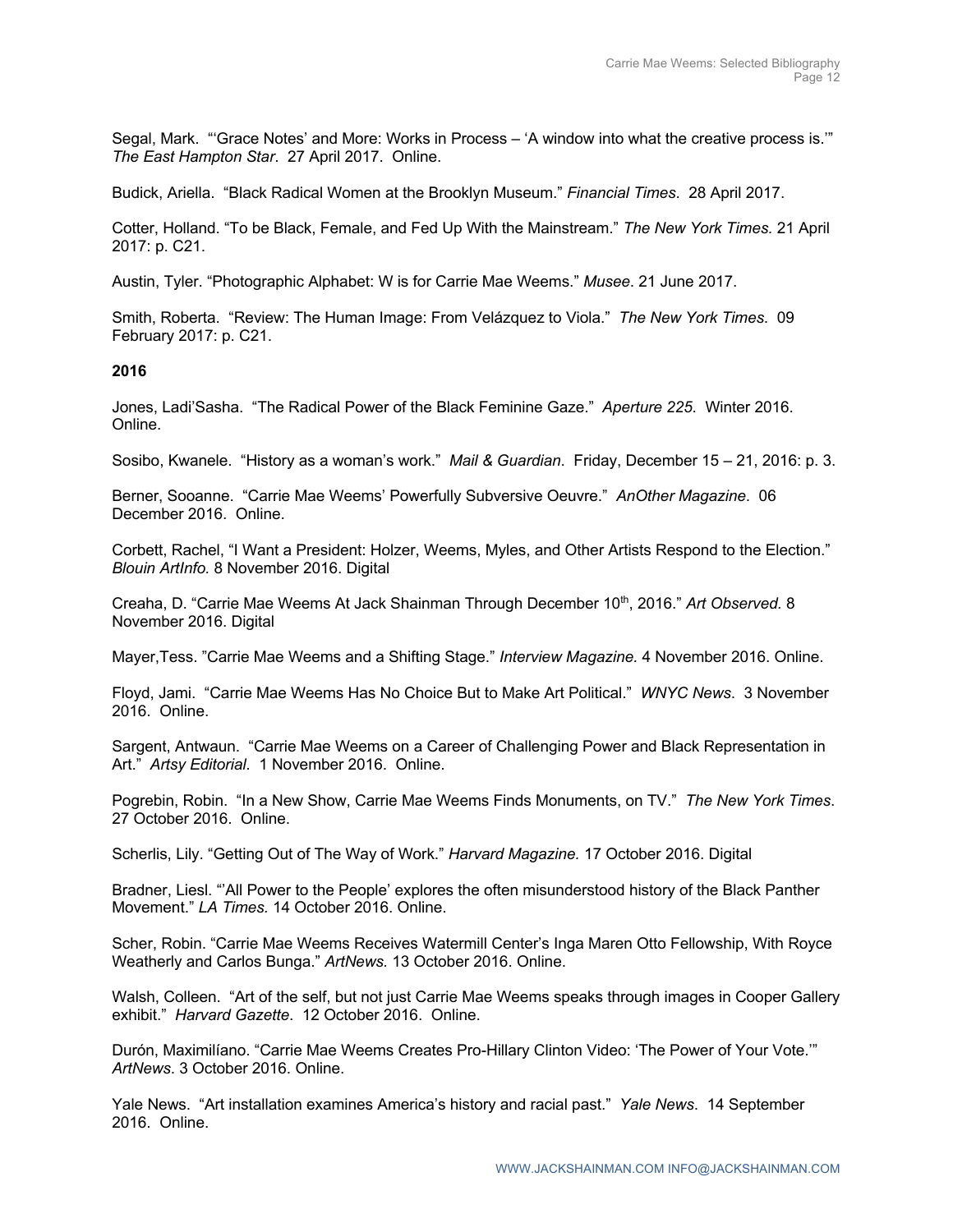Knight, Christopher. "11 don't-miss art exhibitions for fall: Quaytman, McLaughlin and a 'Shimmer of Gold.'" *Los Angeles Times*. 9 September 2016. Online.

Roberts, Diane. "Stay and Resist: Fifty Years after her Death, We Can Still Learn From Lillian Smith." *Oxford American Magazine.* Fall 2016. Issue 95. p. 117. Illustrated

Valentine, Victoria L. "Black Men Keep Getting Killed by Police, Carrie Mae Weems Offers a Graceful Reflection." *Culture Type*. 10 August 2016. Online.

Brooks, Katherine. "Powerful Spoken Word Performance Commemorates The Tragic Deaths of Black Men." *The Huffington Post.* 9 August 2016.

DaFoe, Taylor. "Video: Carrie Mae Weems Speaks at Anderson Ranch." *Blouin Art Info*. 5 August 2016.

Burns, Charlotte. "Poetic Justice." *Cultured Magazine.* Summer 2016. pp. 98-99.

Thorpe, JR. "9 Powerful Feminist Photo Series You Need to Know About." *Bustle*. 12 July 2016. Online.

Kates, Elana. "Carrie Mae Weems Book Launch: The Kitchen Table Series." *Musee.* 07 July 2016. Online.

Stevenson, Sandra. "Celebrating Black Culture with a Careful Eye: Sarah Lewis discusses the special issue of *Aperture* magazine she edited, devoted to photography of the black experience." *The New York Times*. 27 June 2016. Online.

Neufeld Jonathan. "Review: Unruly, engaging 'Grace Notes' Asks Hard Questions About Community." *The Post and Courier.* 5 June 2016. Digital

Hardaway, Connelly. "Grace Notes is Powerful but doesn't Push Boundaries Expected of it." *Charleston City Paper.* 5 June 2016. Digital

Johnson, Tionge. "Carrie Mae Weems Turns Grace into Art Into Grace." *The Post and Courier.* 5 June 2016. Digital

Bey, Dawoud. Blessing, Jennifer. Hall, Katori. Kelsey, Robin. Tillet, Salamishah. "Carrie Mae Weems Around the Kitchen Table: Reflections." *Aperture 223*. Summer 2016. pp. 52-56

ArtNet. "17 Tips for Aspiring Artists from the Year's Top Commencement Speeches." *ArtNet.* 2 June 2016. Digital

Valentine, Victoria L. "Carrie Mae Weems Implores School of Visual Arts Graduates to Consider 'How Do You Measure a Life?" *Culture Type*. 21 May 2016. Online.

Conly, Kevin. "Diplomacy: State Craft." *Town and Country*, April 2016: p. 142, illustrated.

Spellings, Sarah. "See an Iconic Look at Life Around the Kitchen Table." *NY Mag: The Cut*, April 15, 2016, illustrated.

Eckardt, Stephanie. "Carrie Mae Weems Reflects on Her Seminal, Enduring Kitchen Table Series." *W Magazine*, 7 April 2016. Online.

Moss, Hilary. "Revisiting Carrie Mae Weem's Indelible Series – Almost Three Decades Later." *T Magazine – The New York Times Style Magazine.* 5 April 2016 Digital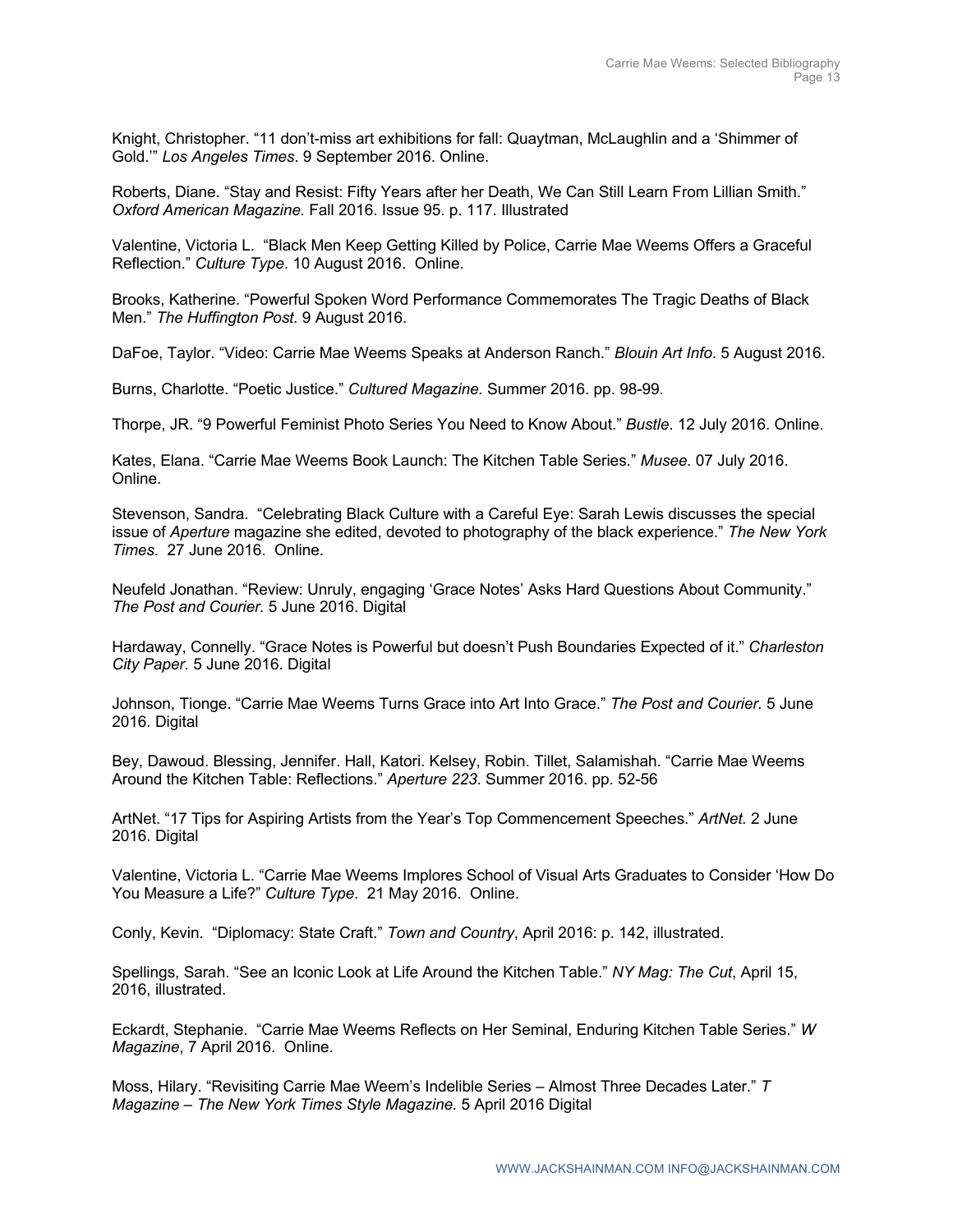College Art Association. "Recipients of the 2016 Awards for Distinction". CAA News. 4 January 2016. Online.

Chow, Andrew. "Spoleto Festival celebrates Its  $40<sup>th</sup>$  Year with Porgy." The New York Times. 3 January 2016. Digital

## **2015**

Jackson, Ayana V and Holly Stuart Hughes. "Digging up the Past: Ayana V. Jackson on Carrie Mae Weems." *Photo District News*, December 2015: 104, illustrated.

Burns, Charlotte. "Carrie Mae Weems to pay tribute to Obama's response to racist shootings in Charleston." *The Art Newspaper.* 28 November 2015. Digital

Edwards, Adrienne. "Carrie Mae Weems." *Aperture*, Issue 221, Winter 2015: pp. 102-111, illustrated.

Cascone, Sarah. "New Initiative at National Museum Addresses Gender Party in the Art World." *Artnet*. 15 September 2015. Online.

Jeffcoat, Yves. "Feature: Still Looking: On Carrie Mae Weems." *Burnaway*. 24 August 2015. Digital.

Orne, Kate. "Carrie Mae Weems: Visual Artist." *Upstate Diary*, Issue One, Summer & Fall 2015: pp. 21- 26, illustrated.

Price, Aaron. "Art Basel 2015 | Our Favourite Works." *Ultra Vie*. 19 June 2015. Digital.

Michalska, Julia. "Art Basel 2015: African-American artists respond to racial injustice in the US: Works dealing with race relations are hard to miss at this year's fair." *The Art Newspaper. International Edition.* 18 June 2015. Online.

Creahan, D. "AO On-Site: Art Basel at Messe Basel, June 18th-21st, 2015." *ArtObserved*. 18 June 2015. Online.

Burns, Charlotte. "Art Basel 2015: Collectors are calling the shots at Art Basel and beyond: Roles in flux as patrons establish private museums and foundations or work directly with artists." *The Art Newspaper. International Edition.* 17 June 2015. Online.

Shaw, Andy. "Art Basel 2015: Africa is a state of mind that defies definition: Eurocentric views of the continent's contemporary art overlook its diversity in an increasingly migratory art world." *The Art Newspaper. International Edition.* 17 June 2015. Online.

## **2014**

"Artist Carrie Mae Weems on 30 Years of Genius." *Ebony.com*, 5 February 2014. Online.

Binlot, Ann. "Beyond Black and White: Photographer Carrie Mae Weems Tackles Racial and Gender Stereotypes." *The Daily Beast*, 30 January 2014. Online.

*Blind Spot*, no. 47 (2014): illustrated.

Bremner, Matthew. "Snapshot: 'Untitled' (1990), by Carrie Mae Weems." *The Financial Times*, 07 October 2014. Online.

Budick, Ariella. "Carrie Mae Weems, Guggenheim, review." *The Financial Times*, 29 January 2014. Online.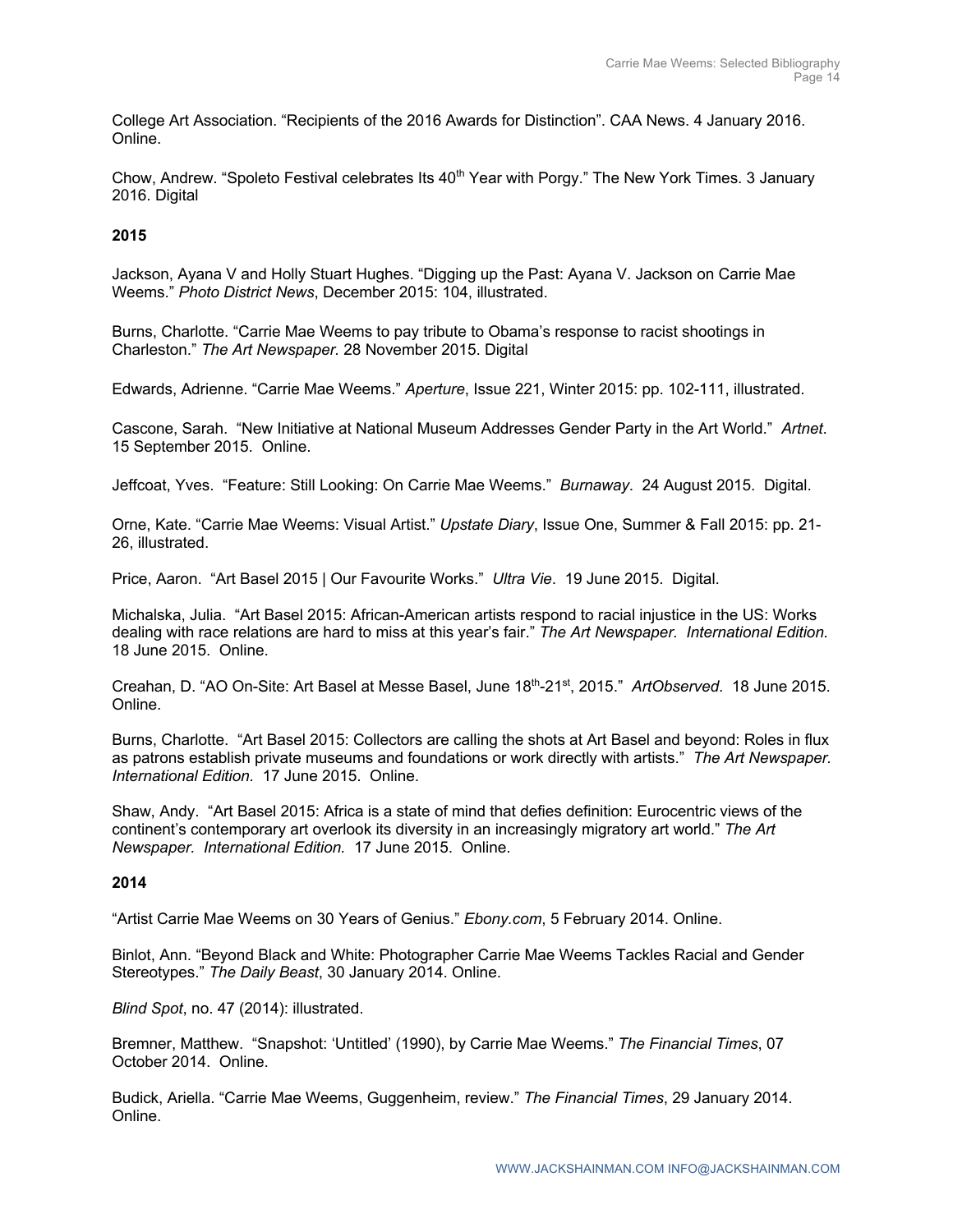"Carrie Mae Weems: Retrospective of 40 years of photographs." *BBC*, 27 January 2014. Produced by Anna Bressanin. Online.

Copeland, Huey. "Close-Up: Specters of History: Huey Copeland on Carrie Mae Weems's *Lincoln, Lonnie, and Me*, 2012." *Artforum* 53, no. 1, September 2014: pp. 342-345, illustrated.

Kennicott, Philip. "In Carrie Mae Weems's photographs, revelation and resistance." *The Washington Post*, 4 April 2014. Online.

Kirsch, Corinna. "Yellow: Carrie Mae Weems." *Artfcity.com*, 27 January 2014. Online.

Museum of African American Art (Santa Monica, Calif.), and Hampton University (Va.). *The International Review of African American Art. Volume 25, No. 1*, [Santa Monica, Calif]: Museum of African American Art, 2014: 10, illustrated

National Gallery of Art (U.S.), and Circle of the National Gallery of Art. *Bulletin*. Washington, D.C.: Board of Trustees, National Gallery of Art, Fall 2014: 27, illustrated.

Ossei-Mensah, Larry. "Top of the Class," *Uptown*. Harlem, N.Y.: Harlemwood Pub, July 24, 2014.

Picard, Charmaine. "A Q&A with Carrie Mae Weems." *Modern Painters* (January 2014): cover, pp. 66–69, illustrated.

Pollack, Maika. "Carrie Mae Weems: Three Decades of Photography and Video at the Guggenheim." *Galleristny.com*, 29 January 2014. Online.

Raghuram, Nandita. "Carrie Mae Weems: The Museum Series at the Studio Museum in Harlem." *Daily Serving*, April 23, 2014. Online.

Regatao, Gisele. "A Black Photographer Looking for Her Way in." *WNYC.org*, 26 January 2014. Online.

Silver, Leigh and Cedar Pasori. "The Most Important Visual Artsist of 2014 (So Far) *Complex*, 23 June 2014. Online

Scott, Andrea K. "A Place at the Table: Carrie Mae Weems's cultural diplomacy at the Guggenheim." *The New Yorker*, 27 January 2014.

Weems, Carrie Mae, interview with Faye Hirsch. "Home." *Art in America* (April 2014): pp. 34–35, illustrated.

Wender, Jessie. "Seeing Themselves: Photographers' Self-Portraits." *The New Yorker*, 20 February 2014.

Gamerman, Ellen. "A Star Three Decades in the Making: Carrie Mae Weems is finally getting the star treatment that has largely eluded her during her career." *Wall Street Journal*. 23 January 2014. Online.

Cotter, Holland. "Art Review: Testimony of a Clear-eyed Witness: Carrie Mae Weems Charts the Black Experience in Photographs." *The New York Times*. 23 January 2014: p. C25, illustrated.

## **2013**

"The Diplomacy of Art." *Vanity Fair*, February 2013: pp. 116-117.

"Distance and Desire: Encounters with the African Archive." *The New Yorker*, 14 January 2012: p. 9.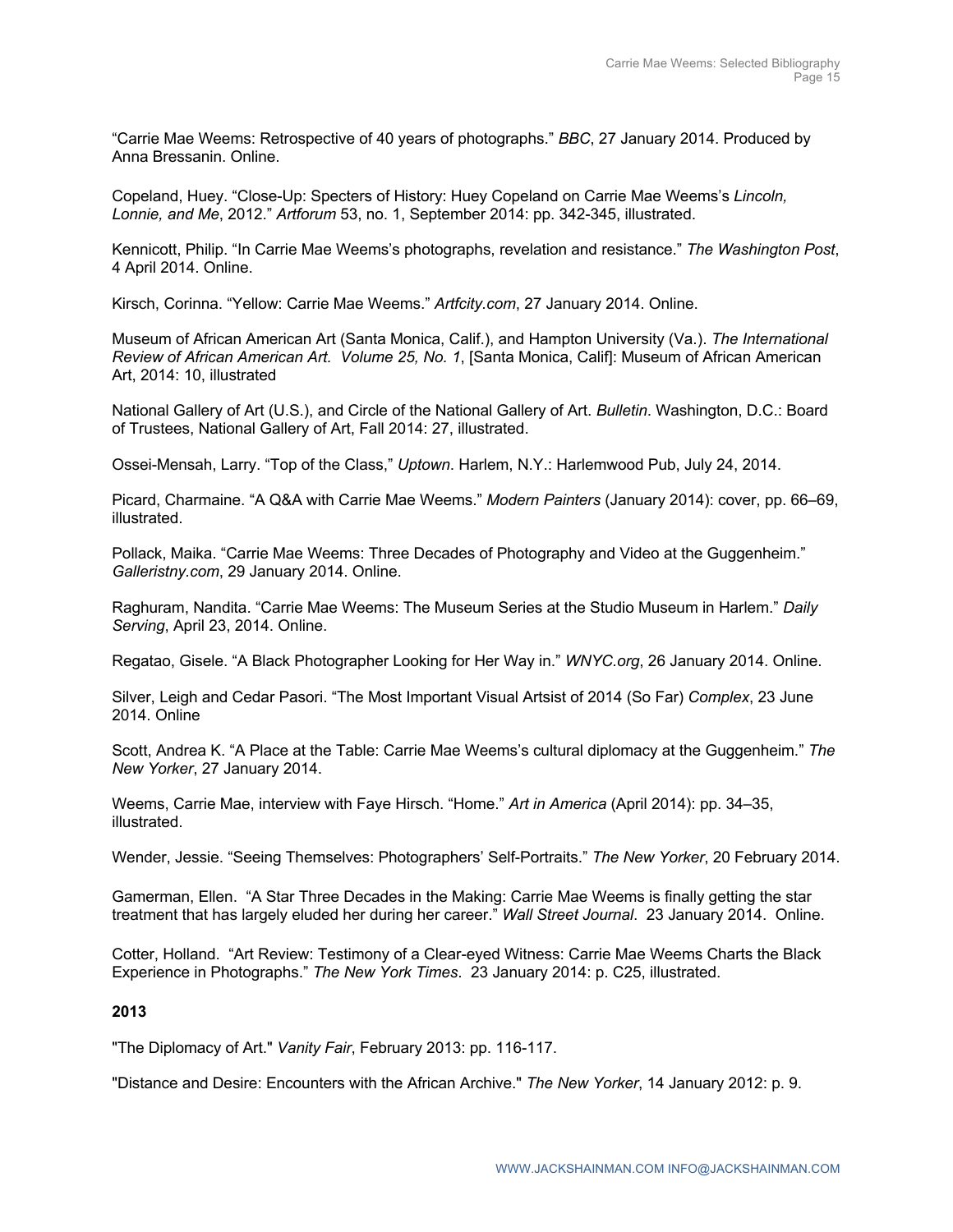Green, Tyler. "Race Reconsidered: A look back at the 2012 election proves Carrie Mae Weems's Point." *Modern Painters*, January 2013: p. 28, illustrated.

Ise, Claudine. "Slow Fade to Black." *Chicago Tribune*, 04 December 2013.

Cembalest, Robin. "Chatting with MacArthur Winner Carrie Mae Weems; The artist, activist, and educator on winning the 'genius grant,' bringing color to the Guggenheim, and chainging the world one flower at a time." *ARTNews*. 01 October 2013. Online.

Litt, Steven. "Race, politics, and history: The passionate art of Carrie Mae Weems at the Cleveland Museum of Art." *Cleveland.com*, 13 July 2013.

Molesworth, Helen. "Blues for Smoke" (MoCA, Los Angeles exhibition review). *Artforum* 51, no. 7, March 2013: pp. 268–269, illustrated.

Snyde, Stephanie. "Critics' Picks–Carrie Mae Weems" (Portland Art Museum exhibition review). *Artforum* (May 2013): illustrated.

## **2012**

Frazier, LaToya Ruby. "Carrie Mae Weems: Three Decades of Photography and Video" (Frist Center for the Visual Arts exhibition review). *Artforum* 51, no. 2, October 2012: p. 115.

Hernando, Gkadys-Katherina. "Carrie Mae Weems: Three Decades of Photography and Video." *The Art Book Review*. 19 December 2012.

Jones, Michelle. "Carrie Maw Weems retrospective at Frist is expansive." *The Tennessean*. 20 December 2012.

Lee, Felicia R. "Two Artists Salute a Legacy." *The New York Times*, 14 June 2012.

Lombardi, D. Dominick. "Nashville Rising: Carrie Mae Weems at the Frist Center for the Visual Arts." *The Huffington Post*. 2 October 2012.

Sheets, Hilarie M. "Photographer and Subject Are One." *The New Yorks Times*. sec. Art and Design. 12 September 2012.

Weaver, A.M. "Carrie Mae Weems." *ArtVoices*, 2012: cover, pp. 51-57, illustrated.

Wei, Lilly. "Carrie Mae Weems." *Art in America*, December 2012.

Willis, Deborah. "Carrie Mae Weems: A Look Back on Three Decades." *TIME*, 20 September 2012.

"WSI Americans." *The Wall Street Journal*, May 2012: pp. 90-97.

## **2011**

Case, Dick. "Artist Carrie Mae Weems spearheads public-art campaign against violence." *Syracuse.com*, 9 January 2011. Web. 12 February 2011. <http://blog.syracuse.com/opinion/2011/01/artist\_carrie\_mae\_weems\_spearh.html>

Denson, G. Roger. "Women's Art of Renewal: Carrie Mae Weems, Vaneesa Beecroft, Sharon Lockhart, Catherine Opie and Lisa Yuskavage." *The Huffington Post*. 23 August 2011. Web. 26 August 2011.

Kaufman, Jason Edward. "Philadelphia Museum photography exhibit 'Unsettled'" (Philadelphia Museum of Art exhibition review). *The Washington Post*, 2 May 2011: illustrated.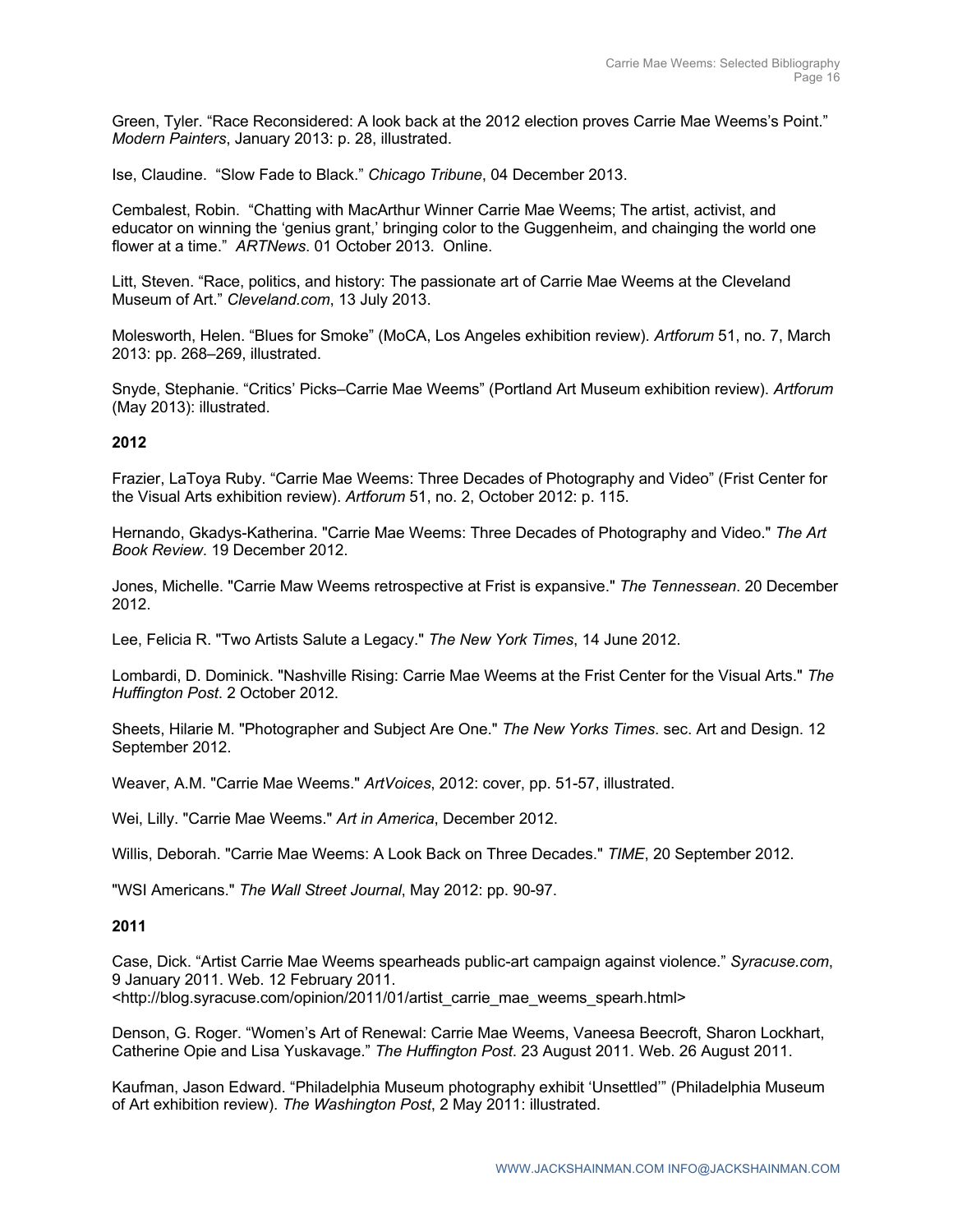Leonardi, Kevin. "Exhibition explores approaches to art and civic dialogue." *Inside SU*, 4 April 2011: <http://insidesu.syr.edu/2011/04/04/you-are-here/>.

Motley, John. "Safety in Numbers?: Images of African American Identity and Community at Portland Art Museum" (exhibition review). *Organ Live*, 30 March 2011:

Neal, Mark Anthony. "Artist Aims Latest Campaign at Senseless Gun Violence in Syracuse." *The Loop 21 Blog*. 22 February 2011. Web. 28 July 2011.

Salisbury, Stephan. "Scenes from the Culture Wars" (Philadelphia Museum of Art exhibition review). *The Philadelphia Inquirer*, 21 April 2011: D5.

Solomon-Godeau, Abigail. "Book Reviews: Witnessing for Women." *Art in America*, no. 4, April 2011: pp. 43–48, illustrated p. 46.

## **2010**

Ramchandani, Ariel. "Women Artists at MOMA," *moreIntelligentlife.com,* 25 July 2010.

## **2009**

Bey, Dawoud. "Carrie Mae Weems." *Bomb* 108, summer 2009.

Cotter, Holland. *The New York Times*, 26 April 2009.

Weaver, A.M. "Carrie Mae Weems: History and Dreams." *Aperture Magazine, w*inter 2009.

## **2008**

Baker, R.C. "History Keeps Me Awake at Night." *The Village Voice*, 5 August 2008.

"Carrie Mae Weems." *The New Yorker*, 3 March 2008.

Cotter, Holland "Art in Review." *The New York Times*, 25 July 2008.

Maddox, David. "The Louisiana Project, From Here I Saw What Happened." Fall/Winter 2007/2008 No. 60.

Martin, Courtney J. "Critic's Picks: Carrie Mae Weems" *Artforum* (August 2008).

Perree, Rob. "Reviews." *Kunstbleed.nl Magazine*, no. 4 (2008): p. 86. **2007**

Glueck, Grace. "Photography and the Self: The Legacy of F. Holland Day." *The New York Times,* 22 June 2007: p. E3.

Hume, Susie. ""All About Eve" by Carrie Mae Weems." *Rochester City Newspaper*, 28 February 2007.

Jones, Vanessa E. "Weems explores issues from both sides of the camera." *The Boston Globe*, Weekend edition, sec. Arts & Performance. 7 December 2007: p. C6

Kaplan, Cheryl. "Madame X: The Recent Work of Carrie Mae Weems." *Women's Review of Books*, Wellesley University, MA (September/October 2007).

Kaplan, Cheryl. "The Screen Test: The Films of Carrie Mae Weems." Harvard University, W. E. B. Du Bois Institute, October 2007.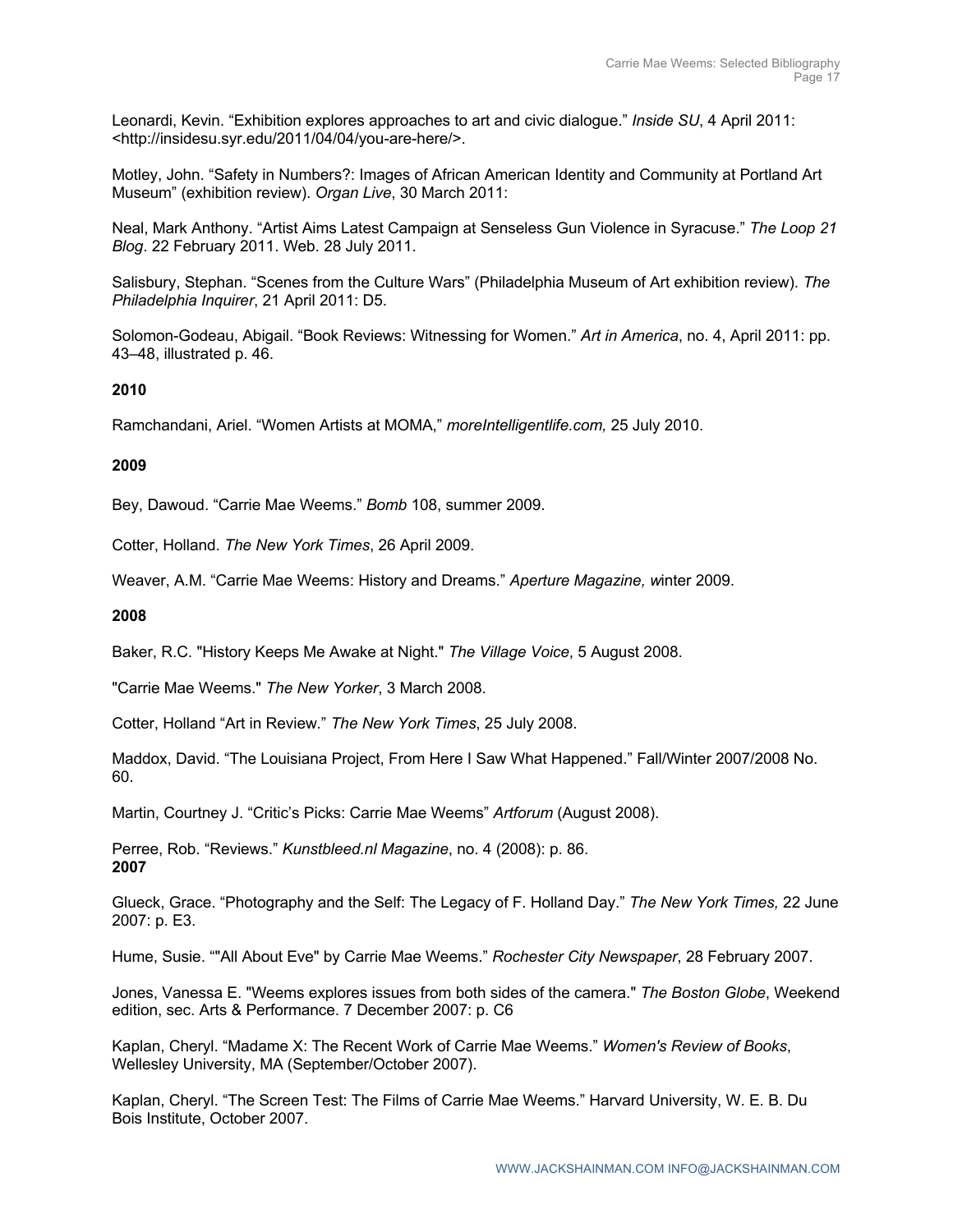Schwendener, Martha. "Seen on the Street: Photographers' 'Everyday Epiphanies.'" *The New York Times*, 22 June 2007: E1.

## **2006**

Cotter, Holland. "Emancipation Remains a Work in Progress." *The New York Times*, 20 June 2006.

Cotter, Holland. "Power, Injustice, Death, Loss: At Sea in the Here and Now." *The New York Times*, 1 September 2006.

Genoccio, Benjamin. "Double Exposure." *The New York Times*, 23 April 2006.

## **2005**

Cotter, Holland. "Creating Their Own Image." *The New York Times*, 7 January 2005: p. E5.

Cotter, Holland. "Imaginings of Africa, Chained or Unchained, Dispersed or Together." *The New York Times*, 25 February 2005: p. E1.

Olds, Kirsten. "Recent Museum of Art Acquisition: Historically Resonant Portrait by Photographer Carrie Mae Weems." *Bulletin of the University of Michigan Museums of Art and Archeology Online*. From the print edition archive. Volume 16, 2005.

Sheets, Hilarie M. "Using Art to Build Pride." *The New York Times*, 1 June 2005: p. E1.

Smith, Roberta. "Wide Open Spaces, Within and Between the Frames." *The New York Times*, 2 September 2005: p. E5.

Vendryes, Margaret Rose. "African American Women Get Their Due (and Pay Them)." *The International Review of African American Art* 20, no. 2 (2005): pp. 30–36.

## **2004**

Berkovitch, Ellen. "Carrie Mae Weems, Newcomb Art Gallery, Tulane University." *Artforum* 42 (April 2004): p. 163.

Bonetti, David. "Eye of an Artist, heart of an activist." *St. Louis Post Dispatch*, 14 March 2004: pp. F1, F11.

Cohen, Keri Guten. "Carrie Mae Weems' photos detail intimate experiences." *Detroit Free Press*, 15 February 2004: p. 8F.

Crawford, Lynn. "Fold Elegance, Weems Gives Stunning Show at Hilberry." *Metrotimes*, 18–24 February 2004: p. 24.

Everline, Theresa. "Carrie Mae Weems, transporting her still life to video." *The Independent Film & Video Monthly* (17–19 2004).

Haddad, Natalie. "The Art of Identity, Carrie Mae Weems, exhibiting at Hilberry Gallery, taps into themes of race, class, and gender." *Real Detroit Weekly*, 18–24 February 2004: p. 18.

Oppenheim, Phil. "A Little of Everything: Carrie Mae Weems and the Stuff of African-American Experience." *Art Papers* 28 (September/October 2004): pp. 10–12.

**2003**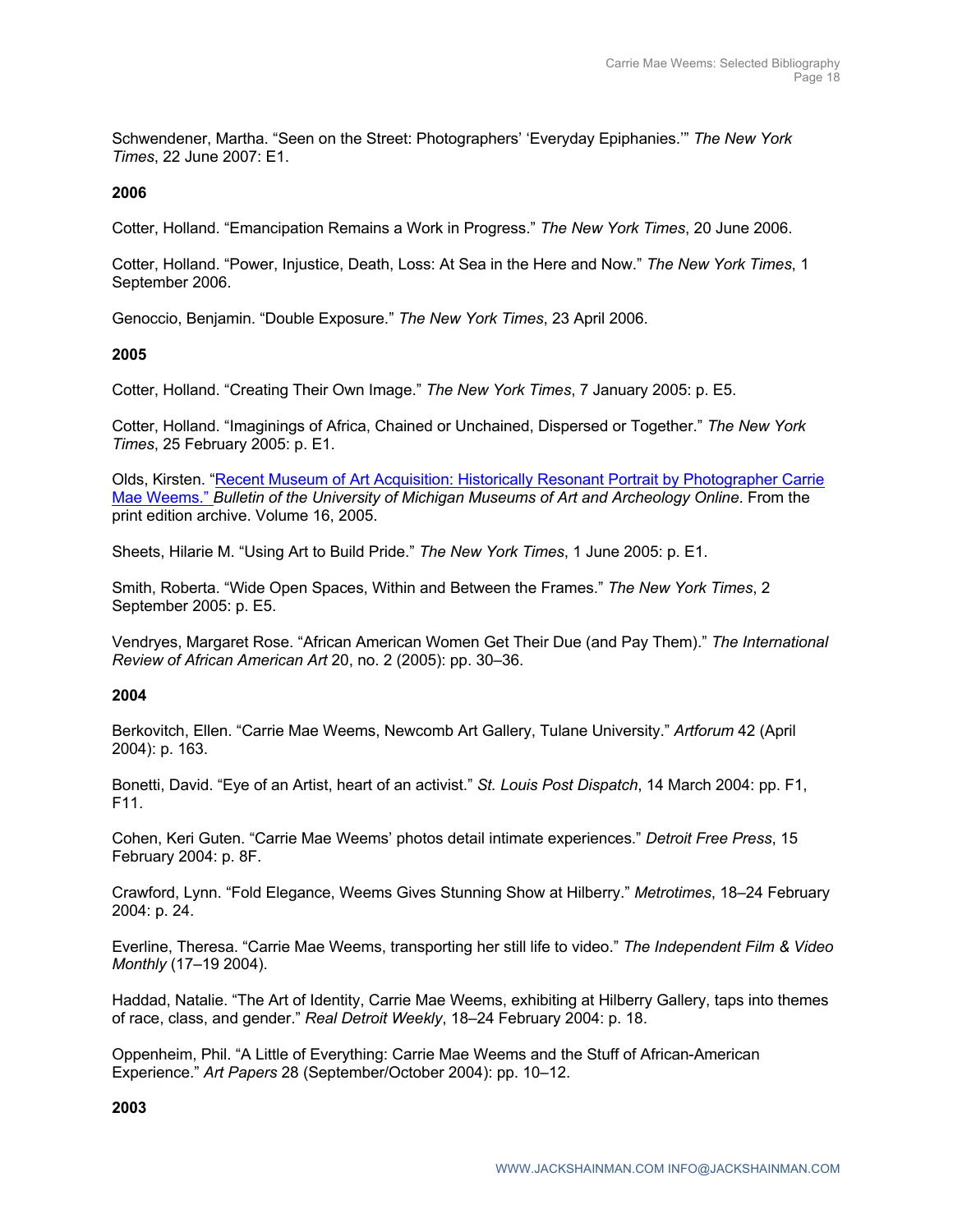Boxer, Sarah. "A Harsh Romance in a Land of Ruins and Revolution," *The New York Times*, 11 July 2003: p. E1.

Camhi, Leslie. "Hudson River School." *Travel & Leisure* (April 2003).

Carr, C. "More Than Meets the Eye, the Quiet Revolution of Carrie Mae Weems." *Village Voice*, 28 February 2003. <http://www.villagevoice.com/2003-03-04/art/more-than-meets-the-eye/>.

Elie, Lolis Eric. "Artist Shows Ambiguity in History." *The Times—Picayune East,* Jefferson (October 2003). p. B1.

Favor, J. Martin. "A Discussion with Carrie Mae Weems." *Hood Museum of Art Quarterly* (Winter 2003): pp. 4–5.

Foster, Mark. "'Selections: Photography 2003': Stimulating and Diverse." *The Lion's Voice*, November 2003: p. 3.

Gopnik, Blake. "Art and Race, Making a Memorable Appearance." *The Washington Post*, 6 April 2003.

Guice, Charles. "Carrie Mae Weems." *B&W Magazine*, 28 (December 2003): pp. 64–65.

Harrison, Helen. "Twists on Tradition in Photography Shows." *The New York Times*, 19 October 2003.

Leffingwell, Eduard. "Focus on Cuba." *Art in America* (November 2003): 66.3.

Princental, Nancy. "Carrie Mae Weems at P·P·O·W." *Art in America* (June 2003).

Sirmans, Franklin. "Carrie Mae Weems, Coming Up for Air." *Time Out New York*, 13–20 March 2003.

## **2002**

Ackman, Kate. "For Every Action: Re:Action exhibit focuses on cultural and political issues." *The Kansas City Star*, 18 January 2002.

Annas, Theresa. "Artist who focuses on images of African Americans visits Beach." *The Virginian-Pilot*, 30 May 2002: p. B2.

Cravens, Richard H. "Photography Past Forward, Aperture at 50." *Aperture* (2002): p. 205.

Myers, Holly. "Black and White and Black, Carrie Mae Weems and The Hampton Project." *LA Weekly*, 1– 7 March 2002: p. 44.

Sontag, Susan. "Solnedgangara ar moderna igen" *Dagens Nyheter*, October 20 af Petersens, Magnus, *History Now: The Presence of the Past in Contemporary Photography*, Riksutstallningar, Stockholm, Sweden, pp. 68-69.

## **2001**

Budick, Ariella. "Witnesses to History-in-the-Making." *Newsday*, 1 April 2001: pp. D18–D19.

Burch, Peggy. "Artist Carrie Mae Weems tackles race and gender in powerful portraits." *The Commercial Appeal*, 30 March 2001: pp. G1, G7.

Cotter, Holland. "Carrie Mae Weems 'The Hampton Project.'" *The New York Times*, 23 March 2001: p. E35.

Davis, Chris. "You Became an Accomplice." *The Memphis Flyer*, 22–28 March 2001: pp. 16–19.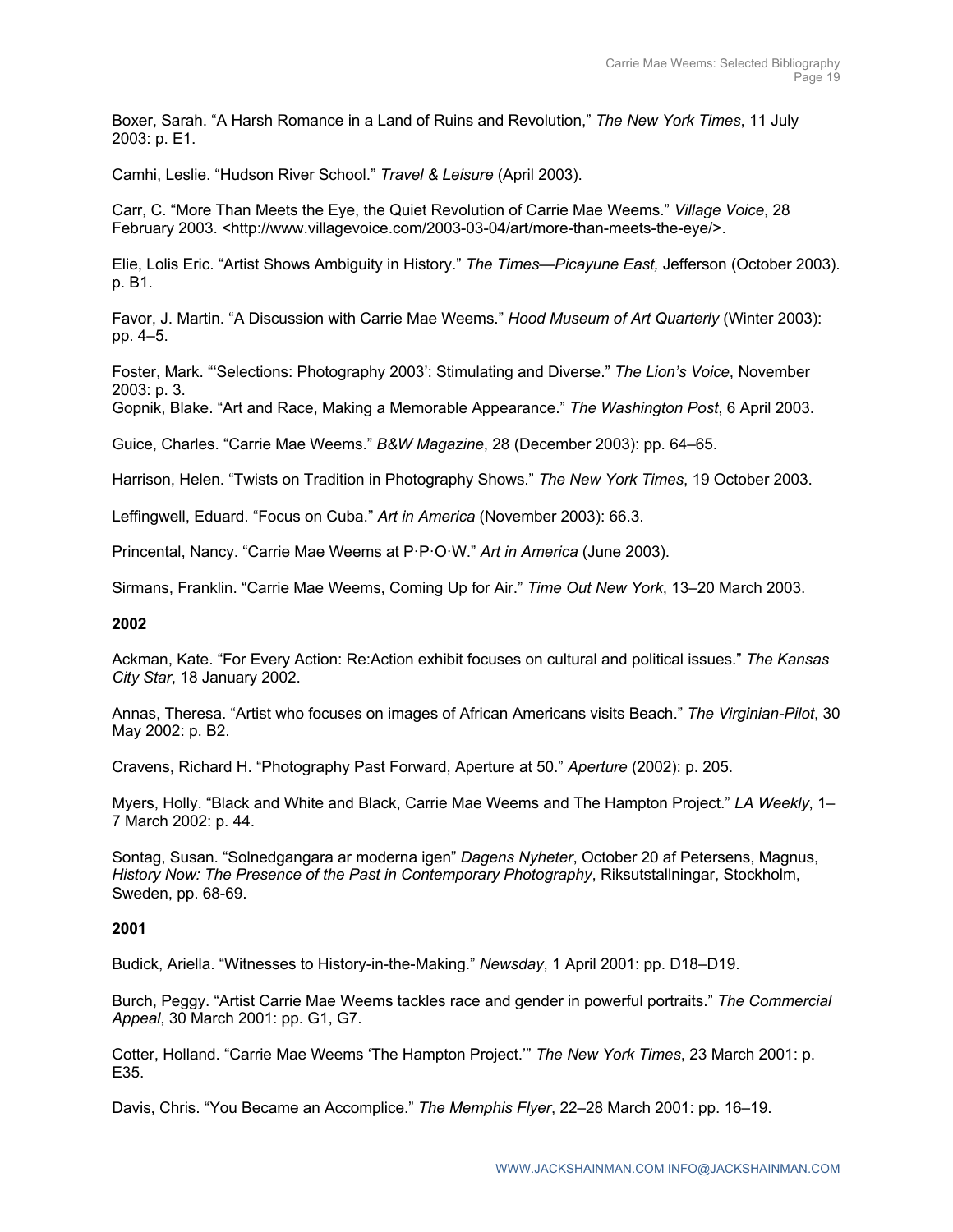Ebony, David. "David Ebony's Top Ten: Carrie Mae Weems at the ICP" *Artnet.com Magazine Reviews*, 20 March 2001.

Fineman, Mia. "Leaning Curve: Carrie Mae Weems at the International Center of Photography." *Village Voice*, 7–13 February 2001.

Harrison, Helen. "The Jefferson Suite at the Parrish Art Museum." *The New York Times*, 15 April 2001.

Lovelace, Carey. "Carrie Mae Weems at the International Center of Photography, Uptown." *Art in America* (June 2001): pp. 124–125.

Patterson, Vivian. "Carrie Mae Weems Serves Up Substance." *Gastronomica* (Fall 2001): pp. 21–24, 27.

Patterson, Vivian. "Carrie Mae Weems: The Hampton Project." *Aperture* in association with Williams College Museum of Art, New York.

Thornson, Alice. "Carrie Mae Weems looks at 'What was gained and what was lost' at the Hampton Institute." *The Kansas City Star*, 18 November 2001.

*Tele[Visions]*, Kunst Sicht Fern, Kunsthalle Wein, 125. Published in conjunction with the exhibition " Tele[Visions]" shown at the Museumsquartier, Vienna, Austria.

"Two Exhibitions Exploring Modern History." *The Southampton Press*, 15 March 2001.

*W*, Musée des beaux-arts de Dole, Dole, France. Published in conjunction with the exhibition "W" shown at the Musée des Beaux-Arts, Dole, France.

Weissman, Katherine. "The Artist's Way." *Oprah Magazine* (November 2001).

Weiss, Marion Wolberg. "The Jefferson Suite at the Parrish." *Dan's Papers*, 30 March 2001: p. 40.

## **2000**

Crowder, Joan. "Different Strokes." *Santa Barbara News*, 7 January 2000: pp. 6–7.

Goldberg, Vicki. "When Asserting a Self-Image Is Self-Defense." *The New York Times*, 9 April 2000.

Hanzal, Carla. "Southern Exposure." Contemporary Art Center of Virginia. Brochure.

Jones, Malcolm. "Black on Black." *Newsweek*, 24 April 2000: pp. 70–71.

Jones, Malcolm. "Reflections in Black." *The Independent on Sunday*, 30 July 2000: p. 16.

Levine, Arthur. "Diversity is personal." *Lincoln Center Theater Review*, no. 25 (Summer 2000): pp. 12, 15.

Miliotes, Diane. "Surface Depth." Hanover, New Hampshire: Hood Museum of Art: p. 10.

Ortiz, Edward A. "Exhibit to explore African-Americans, Native Americans at Hampton." *North Adams Transcript*, 2000: p. A3.

Rust, Lindsey. "The 13th Floor" (exhibition review). *The Independent* (Santa Barbara), 16 December 2000.

Smith, Roberta. "The Hampton Project." *The New York Times*, 11 August 2000: p. E34.

Tromble, Meredith. "DNA and Difference." *Limn*, no. 5 (2000): p. 14.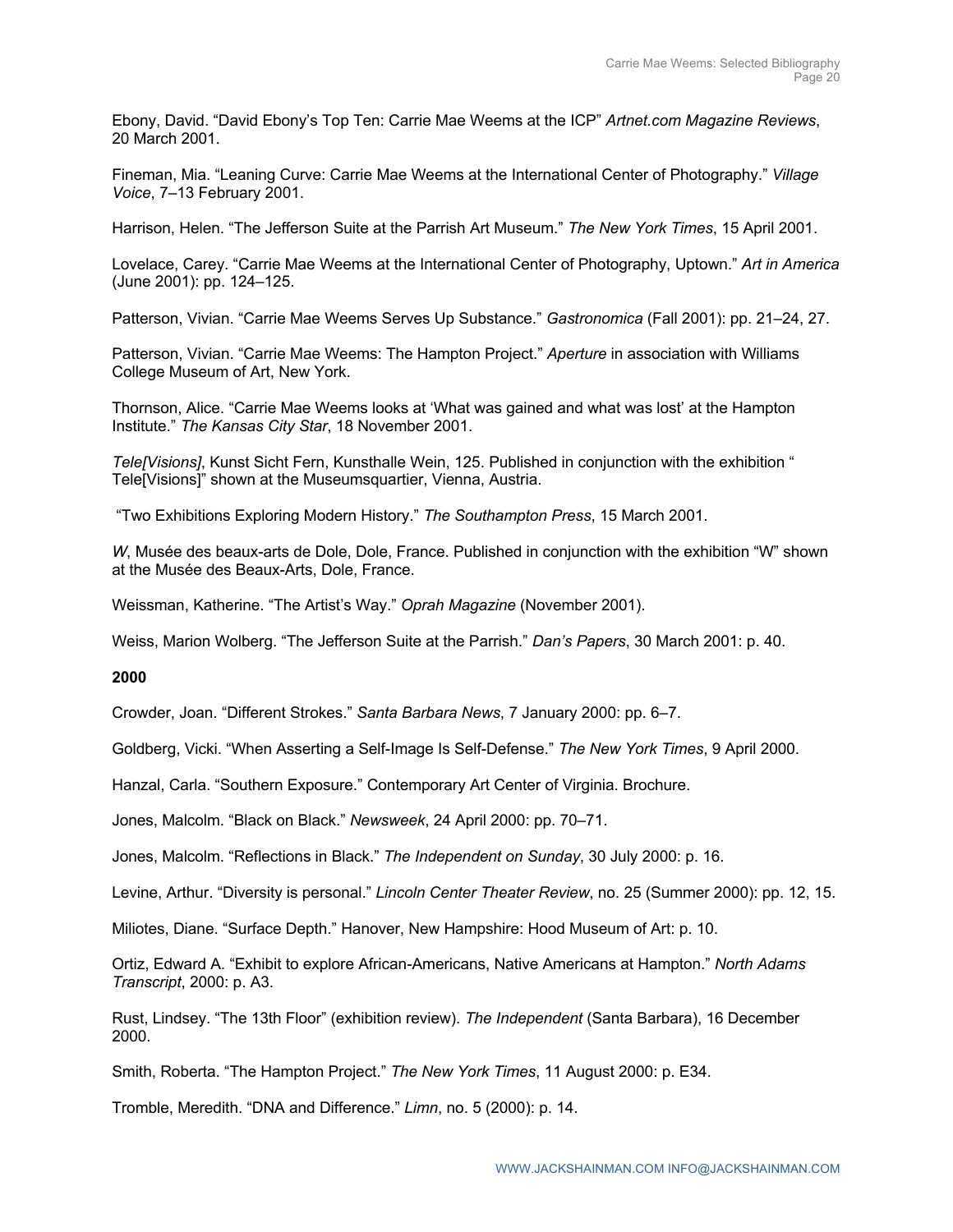## **1999**

Bonetti, David. "So, Where Are We Now?" *Art New England* (December 1999/January 2000).

Jaeger, William. "Everson Museum of Art / Syracuse: Recent Work, 1992–1998." *Art New England* (April/May 1999): p. 53.

Larsen, Ernest. "Between Worlds." *Art in America* (May 1999): pp. 122–129, cover.

McHenry, Eric. "Telling Her Stories, Telling Histories: Installation Artists Assemble New Narratives from Fragments of the Past." *The B.U. Bridge*, 5 November 1999.

Rust, Lindsay. "The Jefferson Suite." *Santa Barbara Independent*, 16 December 1999.

## **1998**

Armitage, Diane. Review. *THE Magazine* (May 1998): p. 39.

Berkovitch, Ellen. "Documentary or Fiction? Photographer Establishes Scenes, Then Exits." *Journal North*, 10 April 1998: p. 4.

Brockington, Horace. "Re/Positioning and Hierarchy." *NY Arts* (December 1998): p. 19.

Chandler, Mary Voelz. "Artists exhibit visual autobiographies." *Rocky Mountain News*, 14 September 1998: p. 16D.

Grimley, Terry. "Haunting Art from the Kosovo frontline." *Birmingham Post*, 10 June 1998: p. 15.

Hofstadter, Dan. "A Parade of Immigrants Passing Before the Lens." *The New York Times*, 16 May 1998: p. C1.

Jackson, Phyllis J. "(In)Forming the Visual: (Re)presenting Women of African Descent." *The International Review of African American Art* 14, no. 3 (1998): p. 31.

Johnson, Ken. *The New York Times*, 22 May 1998: p. E35.

Joselit, David. "Exhibiting Gender." *Art in America* (January 1998): pp. 36–39.

Kashara, Michiko. *The Politics Behind the Nude*, Chikuma Shobo Pub Co, 1998,p.215.Catalogue, From the heart: The Power of Photography-A Collector's Choice, Aperture, pp. 88, 89.

Kimmelman, Michael. "When a Glint in the Eye Showed Crime in the Genes." 22 May 1998: p. E31.

McCloud, Kathleen. "Twist and Turn of Truth." *Pasatiempo*, 4 April 1998: p. 42.

Pindella, Howardena. "Johannesburg Biennale and Interview with Ola Oguibe." *International Review of African American Art* 15, no. 3 (1998): p. 15.

Roland, Marya. "Tragic Wake...," *Art Papers* (March/April 1998): p. 68.

Steele, Margaret & Kimberly Estes. *The Art of The Body*. Los Angeles: Museum of Contemporary Art, 1998: pp. 11, 12.

## **1996**

"African American Prints Display Historical Presence." *Observer* (Sacramento) 16 March 1996.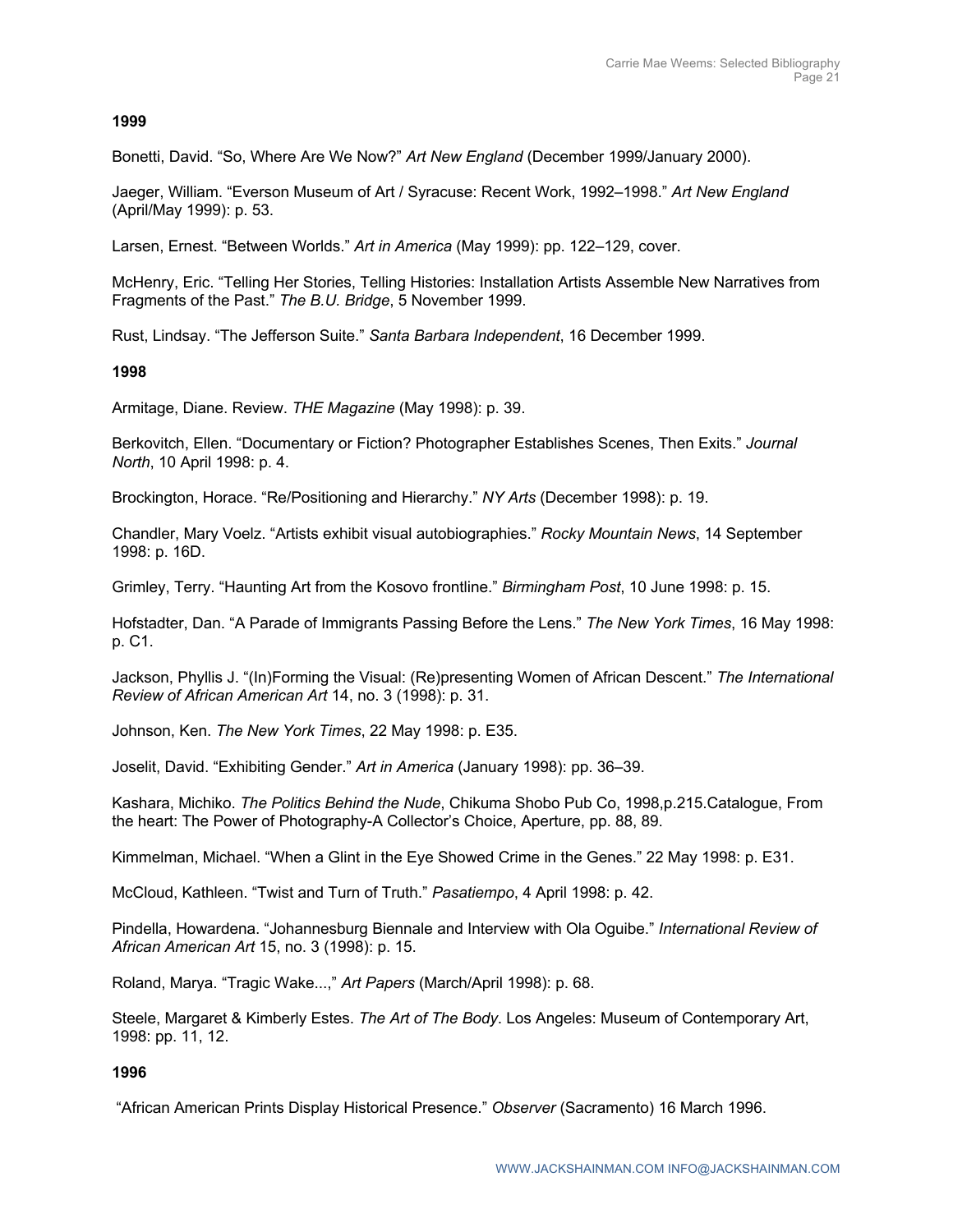Aletti, Vince. Review. *The Village Voice*, 30 January 1996.

Anderson, Michael. "Carrie Mae Weems at the J. Paul Getty Museum." *ArtIssues* (Summer 1996): p. 42.

Bonetti, David. "In search of a Better Life." *San Francisco Examiner*, 15 September 1996: p. C15.

Bonetti, David. "Visual History of African America." *The San Francisco Examiner*, 9 May 1996: p. C3.

"Carrie Mae Weems to Create Installation Exploring Representation of African Americans in Photography." *Los Angeles Bay News*, 23 February 1996.

Canning, Susan. "Carrie Mae Weems: Projects at MOMA/P·P·O·W." *Art Papers* 20, no. 2 (March/April 1996): p. 50.

"Dialog Der Kulturen." *Configurar 2*, page 154, plate 79.

Donohue, Marlena. "The Power of Pictures." *The Evening Outlook*, Rave!, March 3.

"Everything that Lives, Eats." *Aperture*, no. 143 (Spring 1996): pp. 48, 49.

Frank, Peter. "Art Picks of the Week: Carrie Mae Weems, Charles Gaines, Noah Purifoy." *L.A. Weekly*, 9–15 June 1996.

Galassi, Peter. "Pleasures and Terrors of Domestic Comfort." *Papel Alpha*, no. 2 (1996): p. 20.

Halle, Howard. Review. *Time Out* (24–31 January 1996): 26.

"If They Built a Memorial to the War in the Streets: Seven Proposals to Honor the Urban Dead," organized by Ellen F. Salpeter and Anne R. Pasternak, text by Herbert Muschamp, *The New York Times Magazine*, 9 April 1996: pp. 56–61.

Johnson, Patricia J. "Balance the Table." *The Houston Chronicle*, 8 April 1996.

Meyerowitz, Lisa. "Carrie Mae Weems, Kitchen Table Theater." *Contemporary Arts Museum Magazine* (April 1996).

Muchnic, Suzanne. "Going for a Gut Reaction." *The Los Angeles Times*, 26 February 1996.

Patterson, Tom. "'Wake' a Potent Look at Slavery's Legacy." *The Charlotte Observer*, 29 December 1996.

Polzer, Brita. Herkunft, Fotomuseum Winterhur, pp. 34-39.

Sichel, Berta. "Carrie Mae Weems retrata a diáspora negra." *Terça-Feira* (Sao Paulo, Brazil), 6 February 1996: p. D8.

Soutter, Lucy. "By Any Means Necessary: Document and Fiction in the Work of Carrie Mae Weems." *Art & Design Profile*, no. 51 (1996): pp. 70–75.

Strickland, Carol. "The Boon and Burden of Uprooting Oneself." *The Christian Science Monitor*, 8 January 1996.

Turner, Grady T. "Carrie Mae Weems at P.P.O.W." *Art in America* 84 (June 1996): p. 103.

Turner, Grady T. Review. *Art in America* (June 1996): pp. 103–104.

**1995**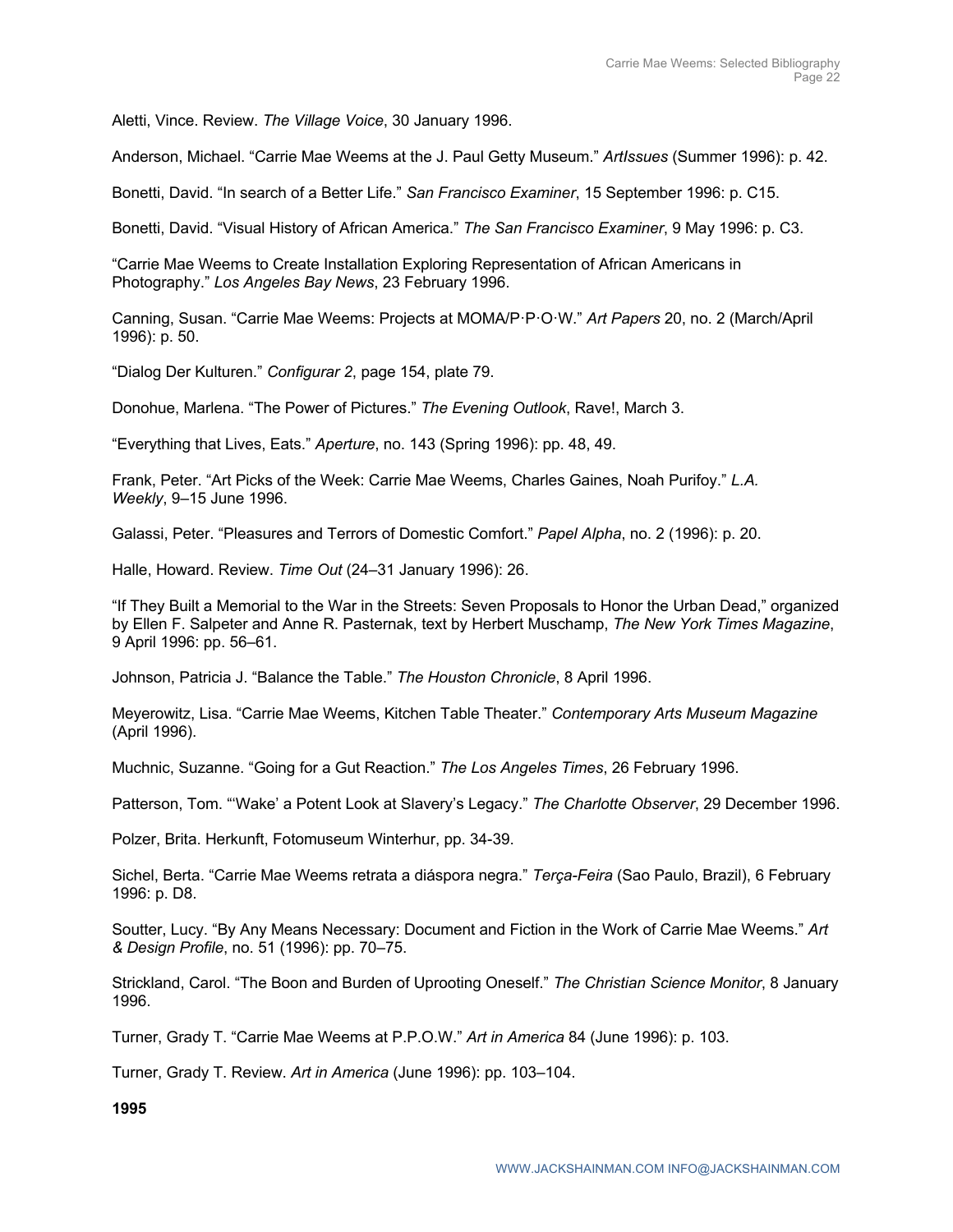Aletti, Vince. Review. *The Village Voice*, 14 November 1995.

Cohn, Terri. "An American Dilemma." *Afterimage* (November/December 1995): p. 15.

Schmerler, Sarah. Review. *Time Out*, 22 November 1995: p. 25.

Smith, Roberta. "A Photographer Upstages Herself." *New York Times*, 22 December 1995: p. C31.

Wallis, Brian. "Black Bodies, White Science." *American Art* 9 (Summer 1995): pp. 39–61.

#### **1994**

Carter, Holland. "The Year in Arts: Family Values." *The New York Times*, 25 December 1994: 1994.

Cochran, Marie T. "Carrie Mae Weems, At the Table." *The Georgia Review* (Winter 1994): pp. 711–720.

*Equal Rights and Justice*. Atlanta: High Museum of Atlanta, 1994: pp. 34, 35.

"Existence and Gender: Women's Representation of Women," curated by Dana Friis Hansen and Yuko Hayashi (text in Japanese). Brochure

Jenkins, Rupert. "Interview with Carrie Mae Weems." *Camera Work* (Fall/Winter 1994): pp. 24, 25.

Kasrel, Deni. "Engrossing Photo Exhibit at ICA." *Philadelphia Business Journal*, December 1994.

Kimmelman, Michael. Review. "Black Male." *The New York Times*, 11 November 1994.

Lewis, Jo Ann. "Lessons in the Stories: The Engaging Voice of Carrie Mae Weems." *Washington Post*, 7 January 1994: p. C2.

Linker, Kate. "Went Looking for Africa." *Artforum* (February 1994): pp. 79–82.

Niegelhell, Franz. "Identitätsdebatte in Ausstellungsform," NZ, Kultur.

Rich, Ruby. "Weems's World." *Mirabella* (February 1994): pp. 44–45.

Rice, Robin. "Back to Basics." *City Paper*, 9–16 December 1994.

Sozanski, Edward. "An Empathetic View of History and Family." *The Philadelphia Inquirer*, 9 December 1994.

*The International Review of African American Art* 11, no. 3 (Spring 1994).

"Urban Masculinity," *Longwood Arts Journal*, p. 22

#### **1993**

Balken, Debra Bricker. "Carrie Mae Weems at P.P.O.W." *Art in America* 81 (April 1993): p. 130.

Heartney, Eleanor. "Carrie Mae Weems." *Art News* 92 (February 1993): p. 108.

Linker, Kate. "Went Looking for Africa." *Artforum* 31 (February 1993): pp. 79–82.

McKenna, Kristine. "The Evolution of a Tough Cookie: Racism, Sexism, and Classism Permeate Carrie Mae Weems's Photographic Palette." *The Los Angeles Times*, 27June 1993: Home edition, Calendar section.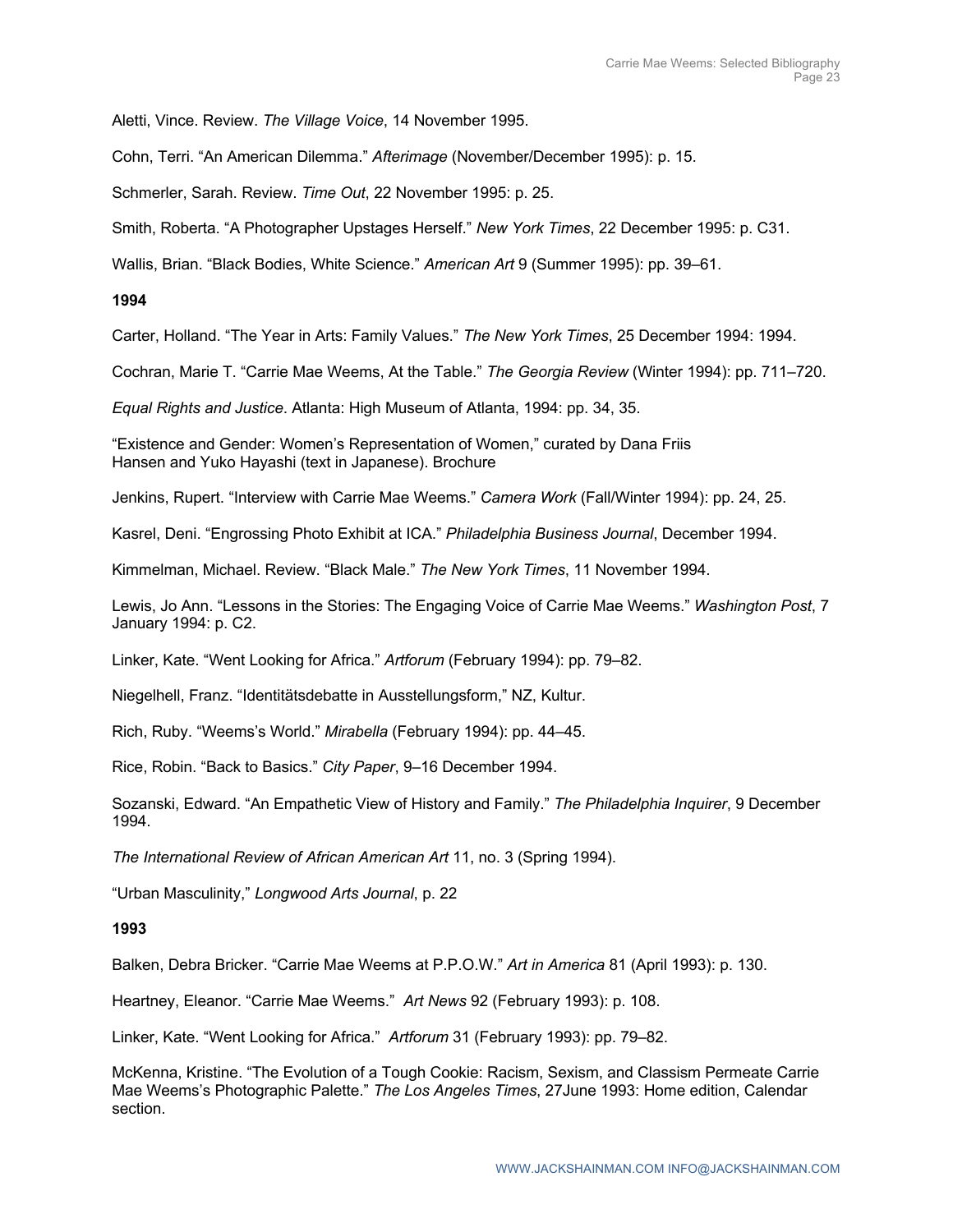Shaw, Thomas M. *Review of Sea Islands by Carrie Mae Weems*. African Arts 26 (April 1993): pp. 81–82.

#### **1992**

"40th Anniversary." *Aperture* 129 (1992): p. 47.

Aletti, Vince. "Dark Passage." *The Village Voice*, 22 December 1992: pp. 102–103.

*At the Museum*. Los Angeles: The Los Angeles County Museum of Art (LACMA): 1992: pp. 14–15.

Balken, Debra Bricker. Review. *Art in America* (April 1992): pp. 129–130.

Barnard, Elissa. "American Activist Art No Laughing Matter." *The Mail Star*, 6 March 1992: p. C8.

Braff, Phyllis. "How Artists' Creations Relate to Society." *The New York Times*, 2 May 1992: pp. LI–24.

Becker, Jochen. "Mistaken Identities," *Kunstforum*, no. 123 (1992): p. 320.

Behr, Martin. "Ist Rassismus ein Sehfehler? Mit Fotos auf Identitätssuche." Salzburger Nachrichten, 7 May 1992.

Benner, Susan. "A Conversation with Carrie Mae Weems." *Artweek* 23, no. 15 (May 1992): pp. 4–5.

Bonetti, David. "A Question of Colors." *The San Francisco Examiner*, 6 June 1992: 29, illustrated.

Bonetti, David. "Looking Truth in the Face, Carrie Mae Weems delivers political messages with Human Spirit." *San Francisco Examiner*, 18 June 1992: p. E7.

Canning, Susan. "Interview with Carrie Mae Weems." *Art Papers* (May/June 1992): pp. 35–38.

Coleman, A.D. "Cultural Tenacity Among the Gullah." *The New York Observer*, 21 December 1992.

Foerstner, Abigail. "Take a Spring Stroll to 4 River North Galleries." *Chicago Tribune*, 30 April 1992: p. 89.

"Goings On About Town." *The New Yorker*, 25 May 1992.

Hagen, Charles. "Gullah Culture Casts Its Spell." *The New York Times*, 27 November 1992: pp. C1, C22.

Hamilton, David. "Carrie Mae Weems: Indictments of racism in black and white." *Art and Antiques* (September 1992).

Heartney, Eleanor. Review. *Art News* (February 1992): p. 109.

Henry, Gerrit. "Books in Review." *The Print Collector's Newsletter* (September/October 1992): p. 153.

Hess, Elizabeth. "Dirty Laundry." *The Village Voice*, 12 May 1992: p. 91.

Iverem, Ether. "'Urban' Myths and Men." *New York Newsday*, 7 December 1992.

Kelley, Jeff. "The Isms Brothers." *Artweek* 23, no. 15 (7 May 1992): p. 4.

Liebowitz, Herbert, ed. *Parnassus: Poetry in Review,* published by Poetry in Review, volume 17, no.1 (1992).

MacDonald, Cathy. "Frighteningly Funny." *The Daily News* (Nova Scotia), 5 March 1992.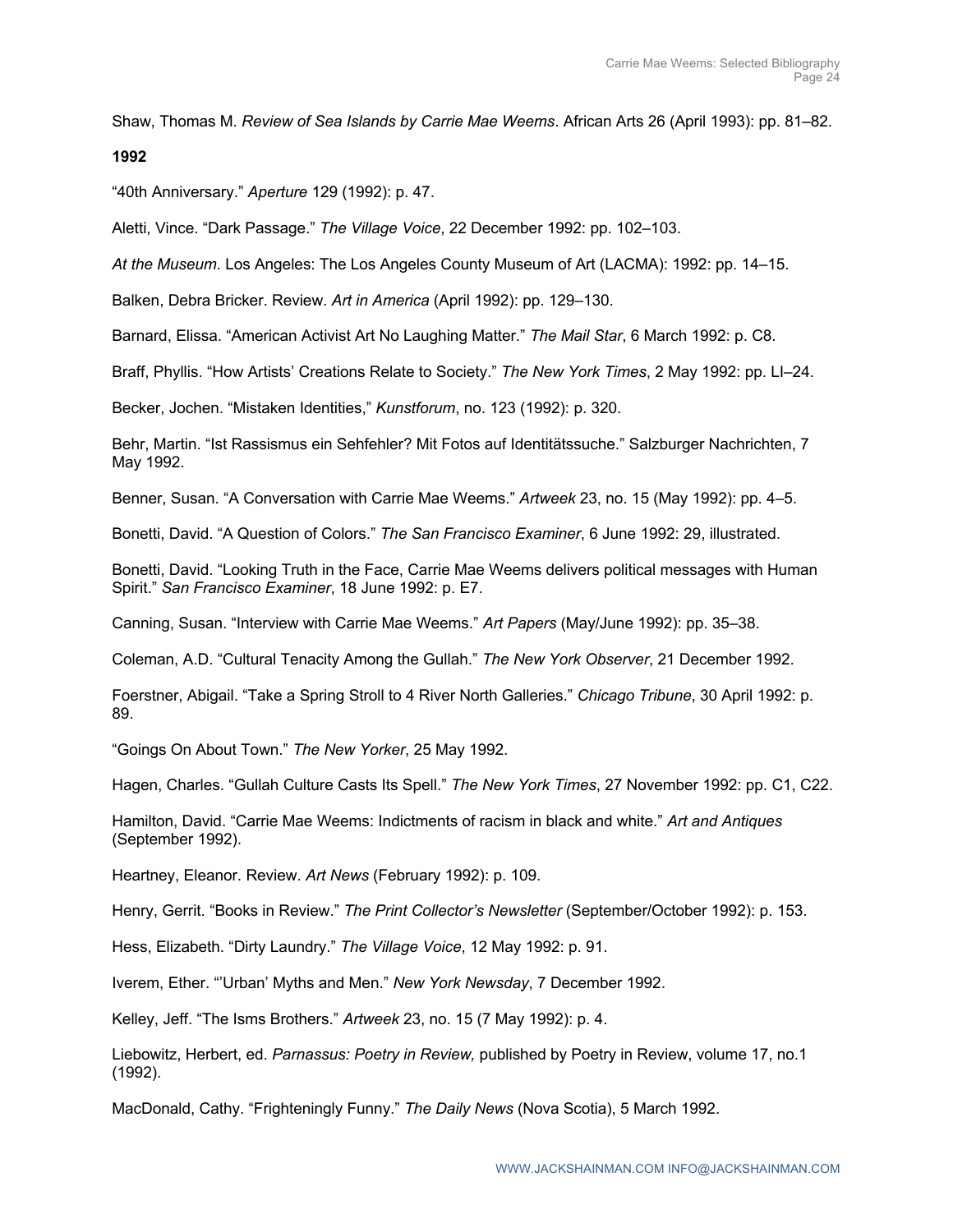McKenna, Kristine. "The Evolution of a Tough Cookie." *The Los Angeles Times Calendar*, 27 June 1992: p. 4.

McQuaid, Cate. "Image-Makers: Photography Fellows at the Mills Gallery." *The South End News*, January 1992: pp. 13–14.

Moore, Catriona. "The Art of Political Correctness." *Art & Text* 41 (1992): pp. 32–39.

"New Acquisition." Santa Barbara Museum of Art Bulletin (May/June 1992): p. 4.

Patterson, Tom. "Photograph exhibit at SECCA focuses on African–American life." *Winston–Salem Journal*, 19 December 1992: C3.

Phillips, Patricia. "Public Art: The Point in Between." *Sculpture* (May/June 1992): pp. 37, 41.

Raynor, Vivien. "A Multicultural Mosaic and Postcards from the Urban Edge." *The New York Times*, 26 December 1992: p. 16.

Raynor, Vivien. "Grappling with Feminism and Femininity." *The New York Times*, 11 March 1992: p. 22.

"The Real Deal." *Arts Digest* (November 1992).

Saunders, Charles. "No Laughing Matter." *The Daily News*, 12 April 1992.

Shaw, Thomas. "Sea Islands." *African Arts* (April 1992): pp. 81–82.

Steinenger, Jutta. "Identitäten gegen die Klischees." *Kultur*, 3 May 1992.

Stevens, Mitchell. "A Family Affair." *New Art Examiner*, May 1992: p. 17.

Titz, Walter. "Schwarz, ich weiß, schwarz." *Kultur*, 3 April 1992.

Watson, Stuart. Critique. *The Dalhousie News*, 8 April 1992.

Wise, Kelly. "Exhibit Spotlights Contemporary Artists." *The Boston Globe*, February 1992.

**1991**

Buck, Louisa. "Balance or Baggage?" *Women's Art Magazine*, no. 41 (July/August 1991): pp. 18–20.

"Carrie Mae Weems/Matrix 115, Wadsworth Athenaeum." *Journal of the Print World* (Spring 1991): p. 49.

Curtis, Cathy. "Down-Home Look Belies Power of Carrie Mae Weems' Works." *Los Angeles Times*, 21 October 1991.

Dubin, Zan. "Black and Wright." *Los Angeles Times*, 10 October 1991.

Heartney, Eleanor. Review. *Art News* (January 1991): p. 154.

"Interview with Lynn Gumpert on must-see art spots in NY." *Atelier* (Japanese text) (January 1991): pp. 35–37.

Johnson, Ken. "Generational Saga." *Art in America* (June 1991): pp. 45–51.

Littlefield, Kinney. "Photography and Poetry extract Beauty from Pain." *The Orange County Register*, 25 October 1991: p. 48.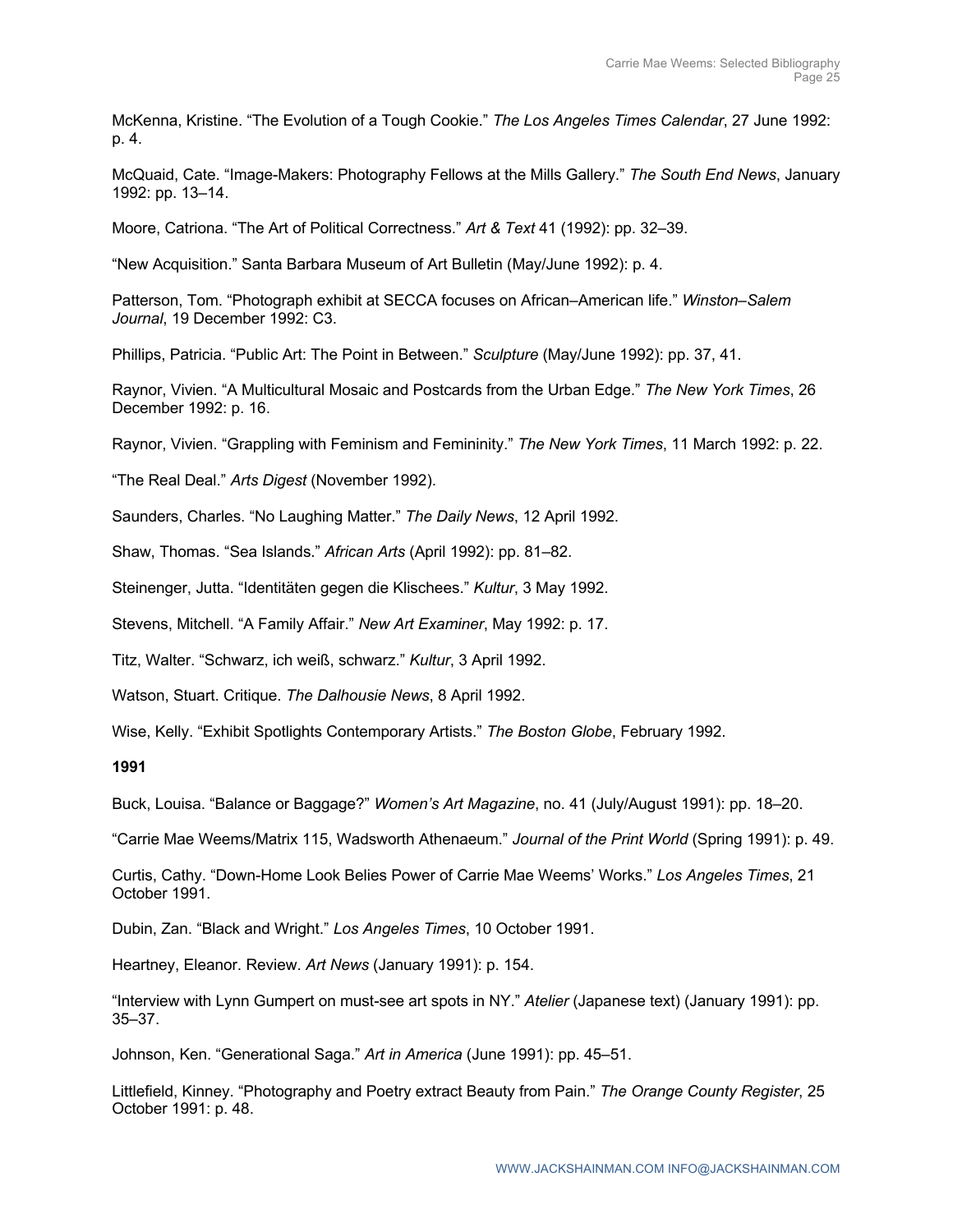Miller, Donald. "PCA photo show sharp." *Pittsburgh Post-Gazette*, 27 April 1991.

Moore, Catriona. "The 1991 Whitney Biennial." *Art & Text* (September 1991): p. 84.

Plagens, Peter. "A House is not a Home." *Newsweek*, 21 October 1991: pp. 62–63.

Princethal, Nancy. "Carrie Mae Weems at P.P.O.W." *Art in America* 79 (January 1991): pp. 129–130.

Princenthal, Nancy. Review. *Art in America* (January 1991): p. 129.

Reid, Calvin. Review. *Arts Magazine* (January 1991): p. 79.

Siegel, Jeanne. "The 1991 Whitney Biennial." *Tema Celeste* (May/June 1991): p. 97.

Squiers, Carol. "Domestic Blitz: The Modern Cleans House." *Artforum* (October 1991): pp. 88-91. Tarlow, Lois. "Carrie Mae Weems." *Art New England* (August/September 1991): pp. 10–12.

Weinstein, Michael. "Family Portraits: Photographers avenge themselves on their parents." *New City*, 26 December 1991.

Wright, Erin. "Trustman houses exceptional exhibit" (exhibition review). *The Simmons News*, 14 February 1991: p. 8.

## **1990**

Aletti, Vince. "Choices." *Village Voice*, 30 October 1990: p. 105.

"Disputed Identities." *San Francisco Camerawork* (Fall 1990).

Gibbs, Michael. "Critical Realism." *Perspektief* (Rotterdam, The Netherlands), no. 39 (1990): pp. 38–58.

Jackson, Wendy. "Mixed Messages" (exhibition review). *Hartford Advocate*, 12 November 1990.

Jones, Kellie. "In their Own Image." *Artforum* 29 (November 1990): pp. 133–138.

Jenkins, Rupert. "Disputed Identities." *Camera Work* (Fall 1990): pp. 5–17.

"Making Art, Making Money, 13 Artists Comment." *Art in America* (July 1990).

Schwendenwien, Jude. "A look at privilege, presumption" (exhibition review). *Hartford Courant*, 18 November 1990: p. G6.

Sherlock, Maureen P. "A Dangerous Age." *Arts* (September 1990): p. 72.

Van Cook, Marguerite. "Carrie Mae Weems: The Right Questions," review, Village Beat, December 1990: p. 12.

Wilson, Judith. "What Are We Doing Here." *Camera Work* (Fall 1990): pp. 26–31.

## **1989**

En Foco, New York, NY.

## **1988**

Aperture, May.